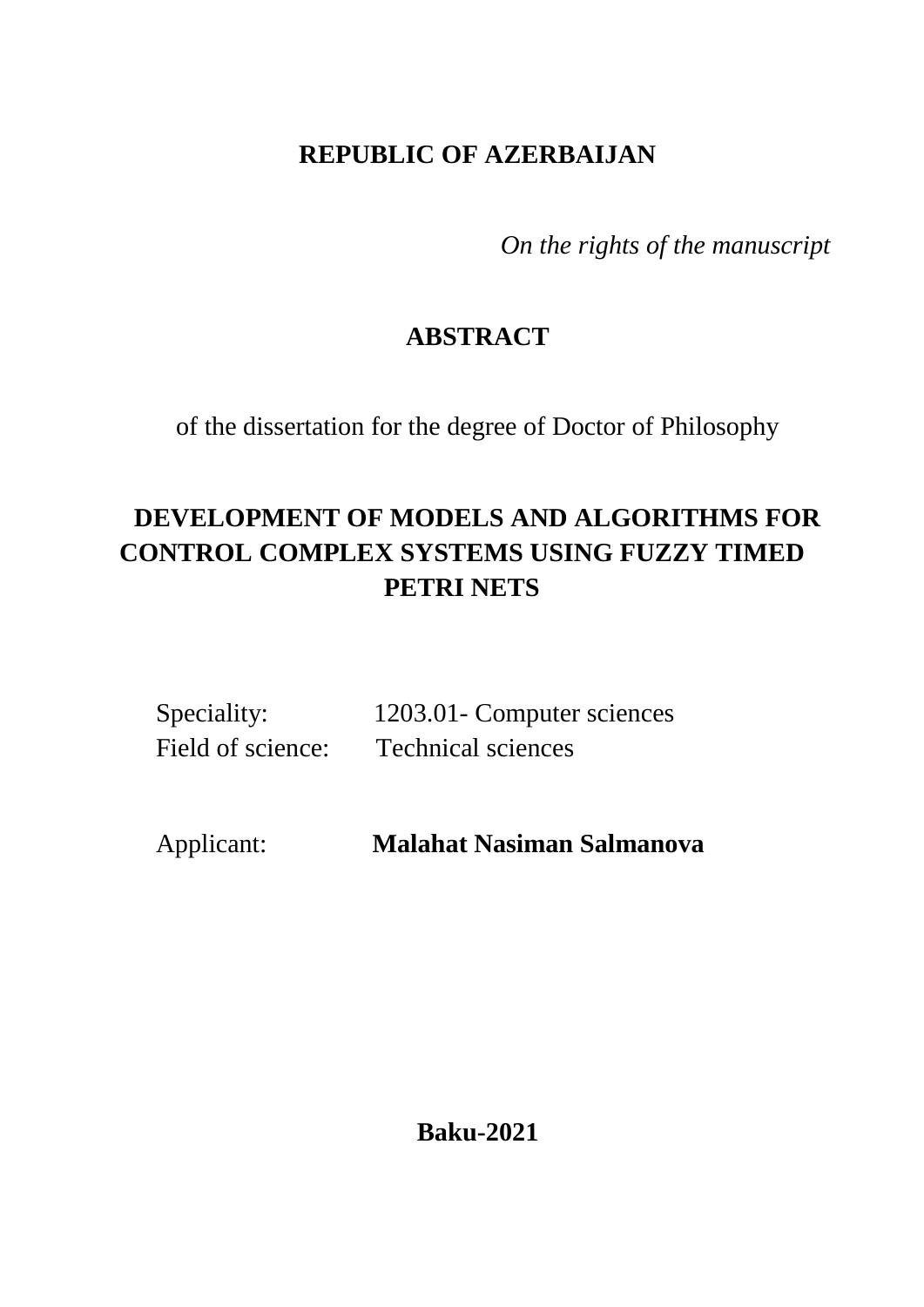The work was performed at the department of "Informatics" of the Sumgayit State University

| Scientific supervisor: | doctor of technical sciences, professor<br><b>Valeh Azad Mustafayev</b>                            |  |  |
|------------------------|----------------------------------------------------------------------------------------------------|--|--|
| Official opponents:    | Corresponding Member of ANAS,<br>doctor of technical sciences, professor<br>Aminaga Bahman Sadigov |  |  |
|                        | Corresponding Member of ANAS,<br>doctor of technical sciences<br><b>Ramiz Mahammad Aliquliyev</b>  |  |  |
|                        | PhD in technique, dosent<br>Nizami Duman Jafarov                                                   |  |  |

Dissertation council ED 1.20 of Supreme Attestation Commission under the President of the Republic of Azerbaijan operating at the Institute of Control Systems of Azerbaijan National Academy of **Sciences** 

Chairman of the Dissertation council:

 academician of ANAS, doctor of technical sciences, professor \_\_\_\_\_\_\_\_\_\_\_\_ **Ali Mahammad Abbasov**

Scientific secretary of the Dissertation council:

doctor of technical sciences, professor \_\_\_\_\_\_\_\_\_\_\_\_ **Naila Fuad Musayeva**

Chairman of the scientific seminar:

 doctor of technical sciences, dosent \_\_\_\_\_\_\_\_\_\_\_\_ **Fahrad Haydar Pashayev**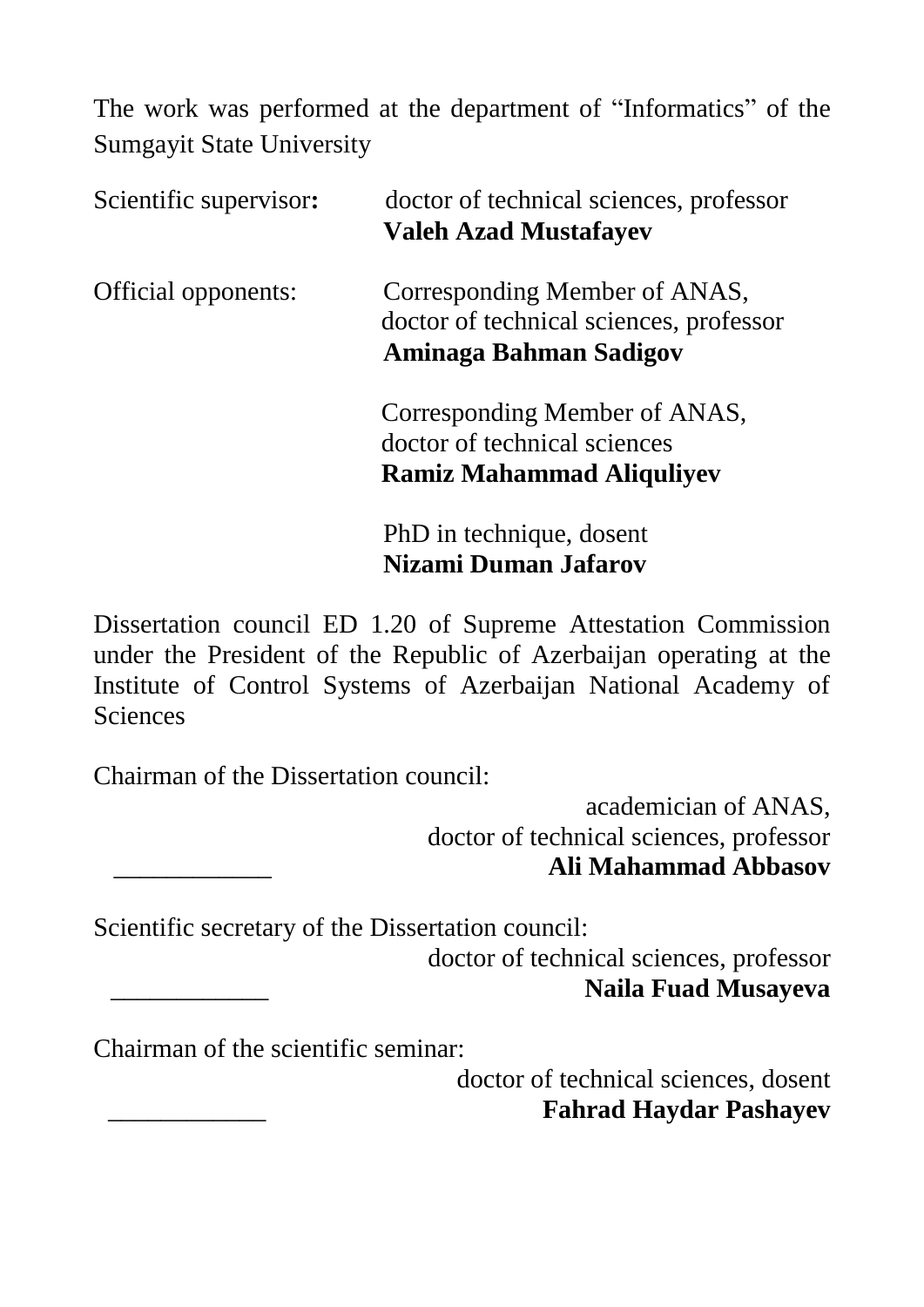#### **GENERAL DESCRIPTION OF THE DISSERTATION**

**Relevance of the topic and the degree of processing.** As a modeling apparatus, the Petri net(PN) and its various modifications are able to adequately describe the structure of complex distributed systems, and the logical-temporal characteristics of the processes of their functioning. Various modifications of the PN are mathematical models that describe the analysis of the structure and dynamics of the system in a "state-event" environment. PN models allow us to study the functioning of simulated systems, the optimality of their structure, the efficiency of the functioning process, as well as the possibility of studying the achievement of certain situations in the process of functioning. PN and its generalizations are an effective modeling apparatus for modeling asynchronous, parallel distributed and nondeterministic processes that clearly describe the dynamics of the system and its constituent elements. There are various types and extensions of PN, including temporary, color, algebraic and other modifications of PN. Features of hierarchical applications of PN allow us to consider models with varying degrees of detail, providing the necessary decomposition of complex systems and processes.

Models of this class make it possible to describe the structure and dynamics of simulated systems without the influence of certain uncertainty factors. Such an approach to structural relations and the dynamics of the functioning of the PN limits the practical application of models of these classes and cannot adequately describe some aspects of domain knowledge. The inclusion of a description of uncertainty in various deterministic types and generalizations of PN can be implemented in different ways for each key component of the initial formalism of the corresponding classes of PN. In this case, one can look at various forms of uncertainty (stochastic, fuzzy, combined), and, continuing in this way, one can obtain several extended versions of the corresponding PN uncertainty formalism. Although the application of fuzzy PN(FPN) in the research, modeling and management of uncertain, knowledge-based fuzzy systems is considered successful, there are a number of problems in her

3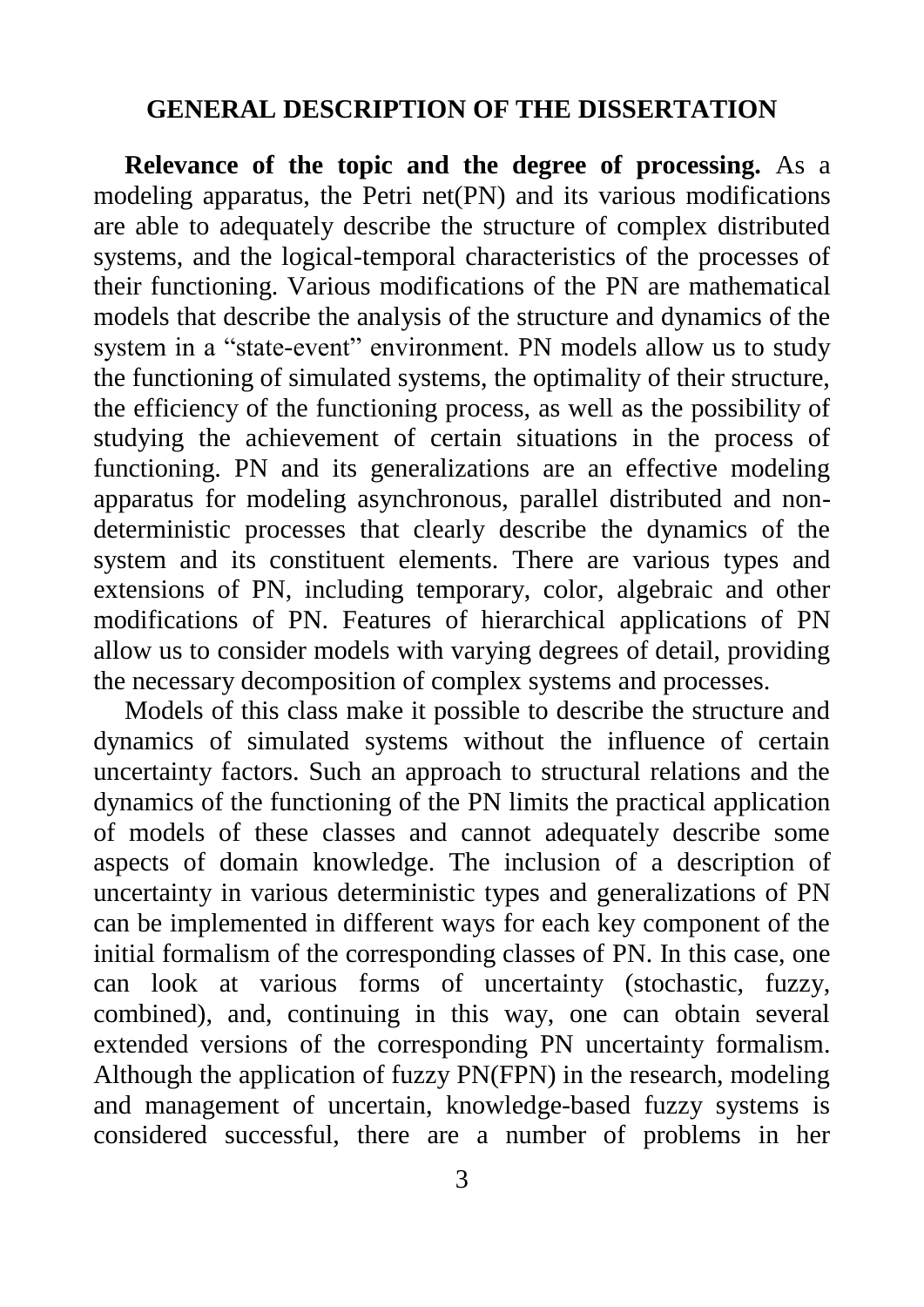theoretical studies. For further research, the basic dynamic interacting properties of FPN are investigated. First, a comparison is made between the elementary network and the FPN extension using the counter-adaptation method, confirming that the FPN is an extended PN formalism. Then, the current results of dynamic properties are used in the analysis of FPN models. The results show that FPN models for analyzing the properties of restriction, security, reachability, etc., make it necessary to conduct theoretical research in the development of interconnected division algorithms. In this regard, the development of computational and information technologies requires the improvement of existing modeling methods and mathematical apparatus. Modified extensions of the PN using the theory of fuzzy sets are used in the construction of models with a complex structure and logical behavior, and control based on production rules. This actualizes the creation and application of various extensions of the FPN to simulate complex asynchronously parallel distributed processes in real time.

**The goals and objectives of the study.** The purpose of the dissertation is the study, modeling, development of models and control algorithms for complex systems using timed, colored timed, triangular fuzzy timed, trapezoidal fuzzy timed, fuzzy timed Petri nets of type  $V_f$ .

**Research Methods.** To solve the problems, we used the mathematical apparatus of the PN theory, matrix theory, graph theory, fuzzy set theory, theory of formal languages, modern concepts and methods of artificial intelligence.

### **The main tasks to be defended are:**

- $\triangleright$  classification and systematization of the modeling apparatus for the study and control of dynamically interacting parallel processes in real time;
- $\triangleright$  algorithms for the functioning, analysis and calculation of structural elements timed PN(TPN) and coloured timed PN(CTPN);
- $\triangleright$  algorithms for the functioning, analysis and calculation of structural elements of the triangular and trapezoidal fuzzy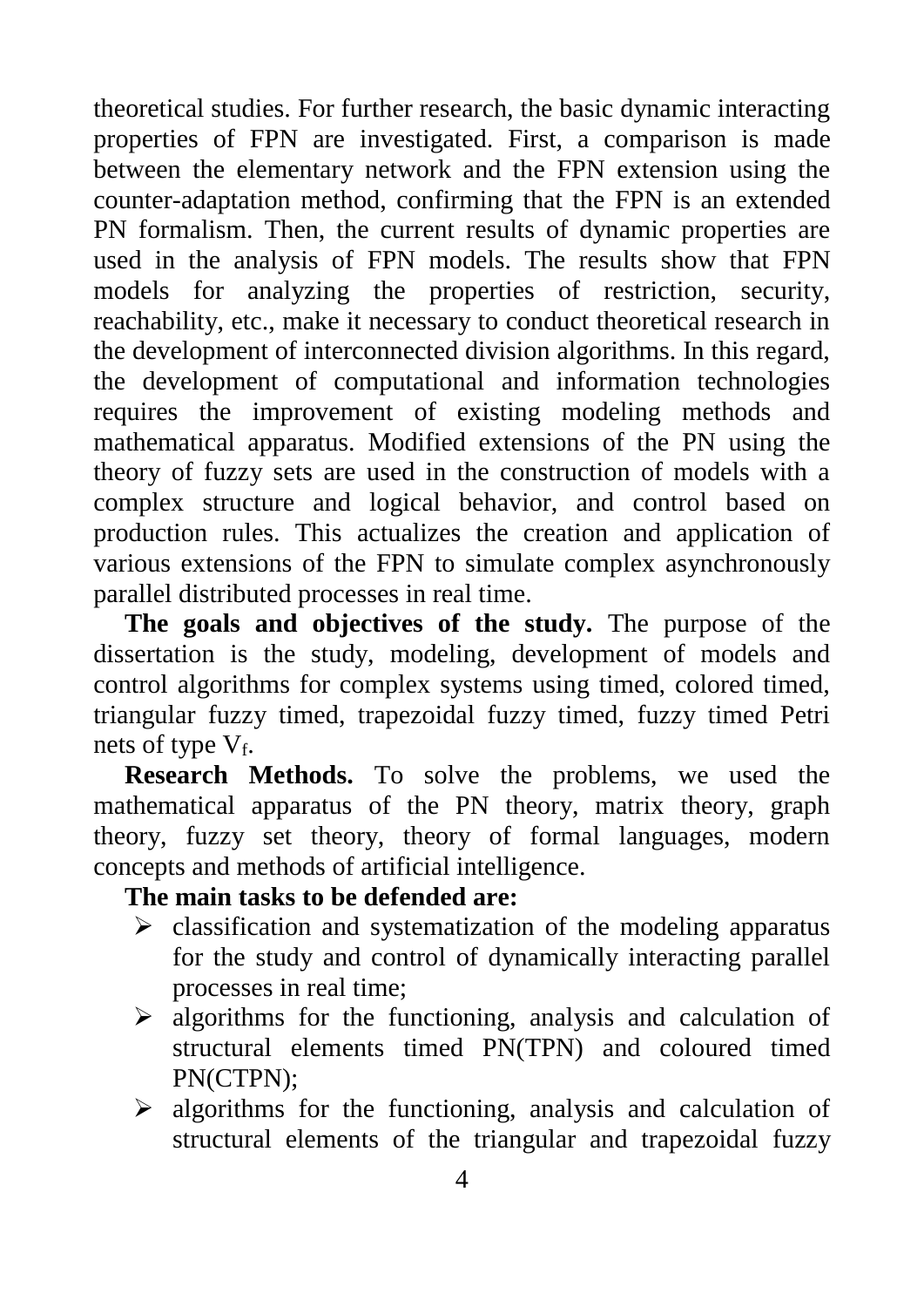timed PN(FTPN);

- $\triangleright$  algorithms for the functioning, analysis and calculation of structural elements of FPN type  $V_f$  and FTPN type  $V_f$ ;
- $\triangleright$  The control model of processing devices in the production system of machining in the form of TPN; Control models of processing devices and a transport manipulator in a machining center in the form of CTPN; The synchronization model of the functioning of transport manipulators in the machining center in the form of CTPN;
- $\triangleright$  The control model of parallel-functioning processing devices in the manufacturing machining system in the form of FPN type  $V_f$  and FTPN type  $V_f$ ;
- $\triangleright$  Decision-making models based on production rules for the functioning of CTPN and FTPN of type  $V_f$ ;
- $\triangleright$  System software for modeling complex systems using FTPN.

**The scientific novelty of the study.** The scientific novelty of the dissertation is as follows:

 $\triangleright$  Algorithms for the functioning, analysis and calculation of structural elements TPN, CTPN are proposed and developed.

 $\triangleright$  A control model for processing devices in the production system of machining in the form of TPN is developed. The control models of processing devices and the transport manipulator, the synchronization model of the operation of transport manipulators in the machining center are developed in the form of CTPN.

 $\triangleright$  Algorithms for the functioning, analysis and calculation of the structural elements of the triangular and trapezoidal FTPN are proposed and developed.

 $\triangleright$  The control model of the cyclical action robotic complex was developed in the form of a triangular FTPN, the control model of parallel processing devices in the machining system was developed in the form of a trapezoidal FTPN.

 $\triangleright$  Algorithms for the functioning, analysis and calculation of structural elements of FPN type  $V_f$  and FTPN type  $V_f$  with fuzzy marking in positions are proposed and developed.

 $\triangleright$  The control model of parallel-functioning processing devices in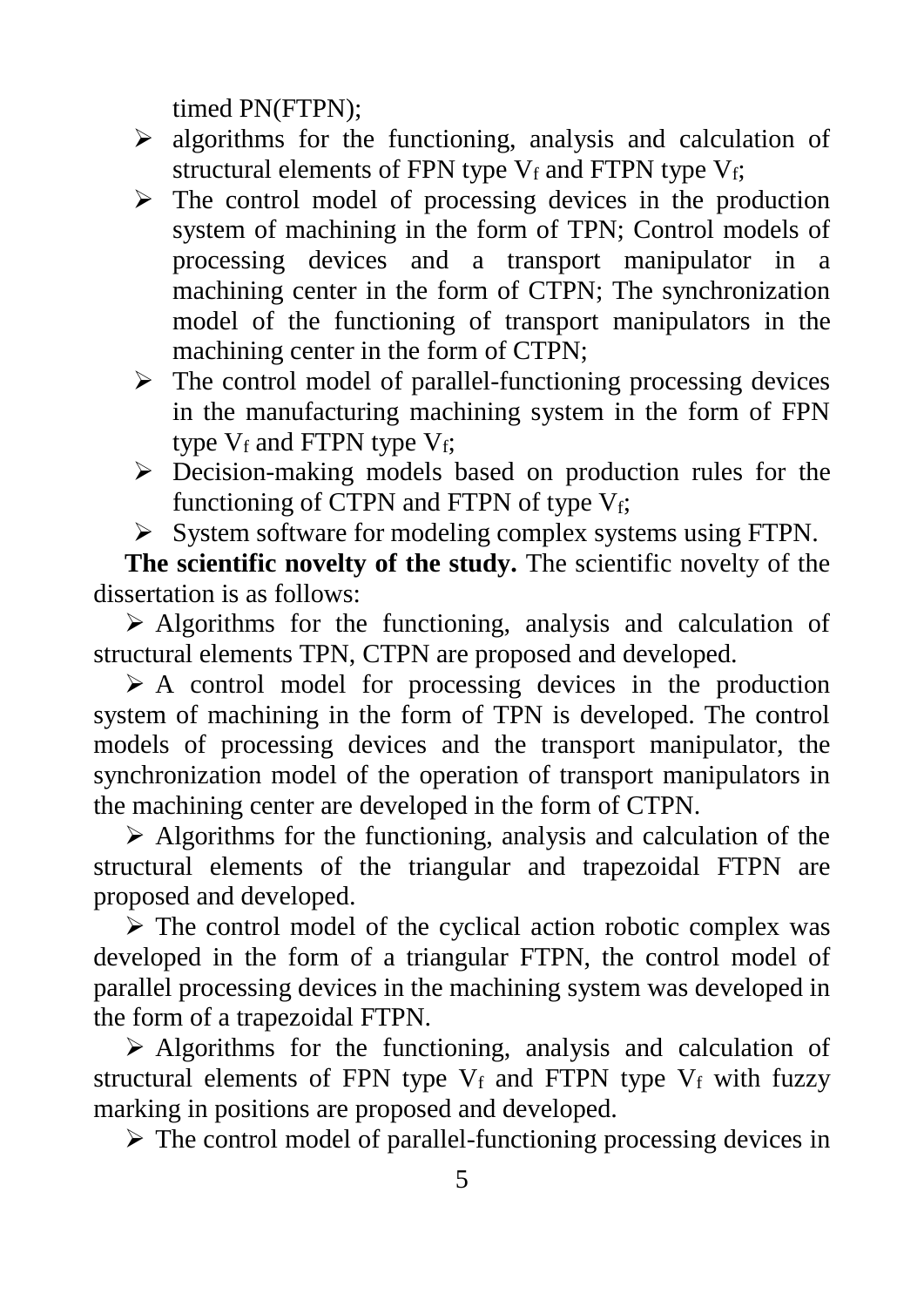the production machining system is developed in the form of FPN type  $V_f$  and FTPN type  $V_f$ .

 $\triangleright$  Decision-making models based on production rules for the functioning of CTPN and FTPN of type  $V_f$  have been developed.

**Theoretical and practical significance of the research.** The practical significance of the thesis lies in the fact that the obtained scientific and practical results, the proposed approaches and algorithms can be used in the design of flexible production systems, in artificial intelligence technology, in control, in theoretical programming, in modeling and research of dynamically interconnected parallel processes operating in difficult and fuzzy conditions.

**Approbation and implementation of the results.** The main results of the dissertation were discussed at the following national and international scientific and technical conferences: The Third International Conference "Problems of Cybernetics and Informatics" (Baku, September 6-8, 2010);

Republican scientific-technical conference "Actual problems of automation and control" (Baku, December 27, 2012); III Republican scientific conference "Tasks of applied mathematics and new information technologies" (Sumgayit, December 15-16, 2016); I Republican Conference "Actual scientific and practical problems of software engineering" (Baku, May 17, 2017); International scientific conference "Theoretical and applied problems of mathematics" (Sumgayit, May 25-26, 2017); XII International Conference "Fundamental and Applied Problems of Mathematics and Informatics" (Makhachkala, September 19-22, 2017); XXI Republican Scientific Conference of Doctoral Students and Young Researchers (Baku, October 24-25, 2017); IV scientific-practical international conference of young scientists "Applied Mathematics and Informatics: modern research in the field of natural and technical sciences" (Togliatti, April 23-25, 2018); International Scientific Conference "Information Systems and Technologies: Achievements and Prospects" (Sumgait, November 15-16, 2018); International scientific-practical conference on the possibilities and prospects of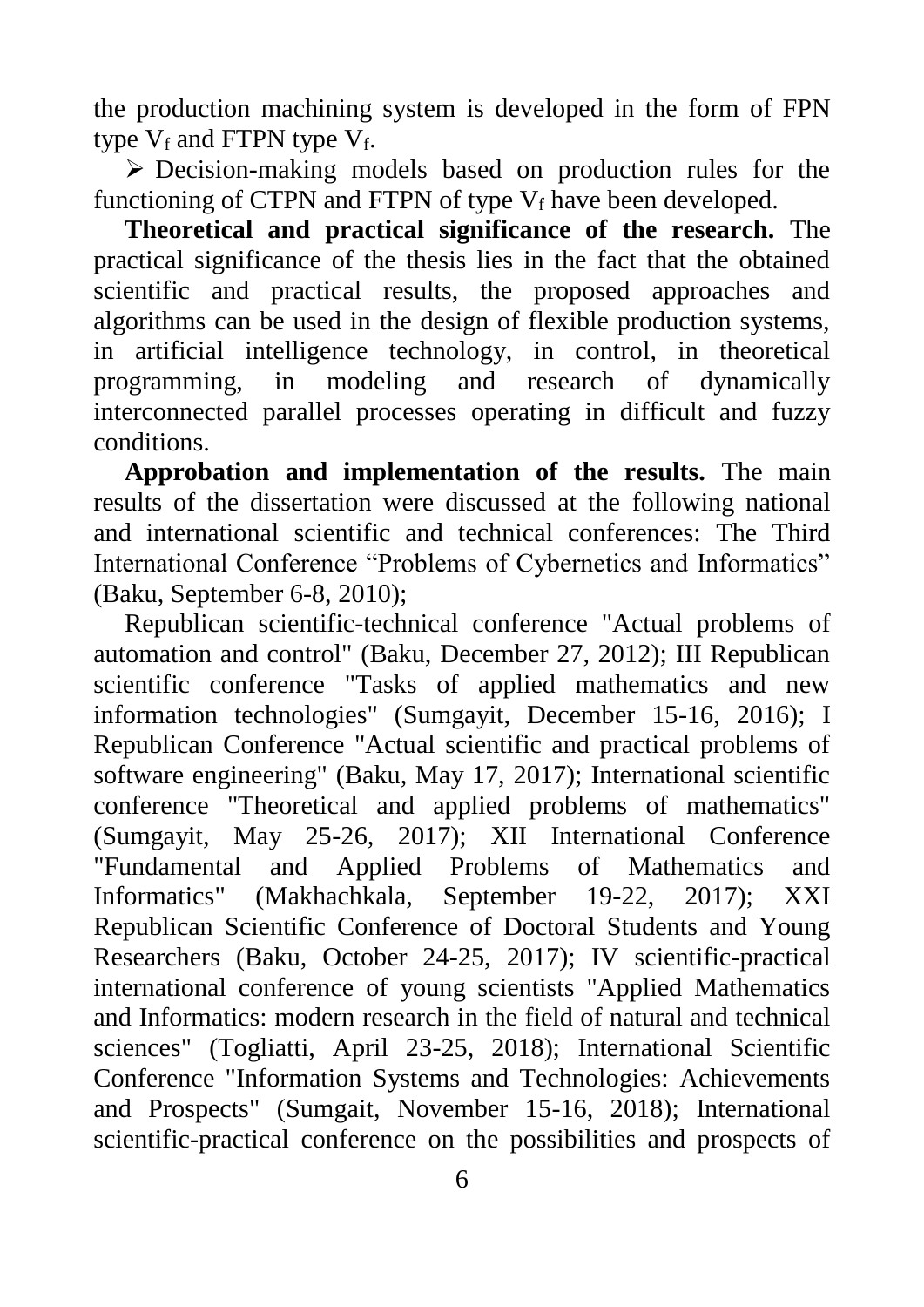information technology and systems in construction (Baku, July 05- 06, 2018); II All-Russian Scientific Conference "Information Technologies in Modeling and Management: Approaches, Methods, Solutions" with international participation (Togliatti, April 22-24, 2019); V International Scientific-Practical Conference of Young Scientists "Applied Mathematics and Informatics: Modern Studies in the Field of Natural and Technical Sciences" (Togliatti, April 22-24, 2019); 21<sup>th</sup> International Conference on Computational Mechanics and Modern Applied Software Systems (Alushta, May 24-31, 2019); 14<sup>th</sup> International Conference on Pattern Recognition and Information Processing (PRIP'2019) (Minsk, May 21-23, 2019); XXXII International Scientific Conference on Mathematical Methods in Engineering and Technology (MMTT-32) (St. Petersburg, June 3-7, 2019); XIII International Conference "Fundamental and Applied Problems of Mathematics and Informatics" (Makhachkala, September 16-20, 2019); Proceedings of the  $7<sup>th</sup>$  International Conference on Control and Optimization with Industrial Applications (COIA 2020)(Baku, 26-28 august,2020).

**The name of the organization in which the dissertation was completed.** The dissertation work was performed at the Department of "Informatics" of Sumgait State University.

**Volume and structure of the dissertation.** The dissertation consists of introduction, four chapters, conclusion, list of references and applications. The main content of the work consists of 129 pages, 25 figures and 3 tables. The bibliography lists 105 sources. The volume of general and structural sections of the dissertation is approximately distributed as follows:

- Total 211000 characters
- Introduction 16000 characters
- Chapter One 42000 characters
- Second chapter 58000 characters
- Chapter Three 78000 characters
- Chapter Four 15000 characters

- Conclusions - 2200 characters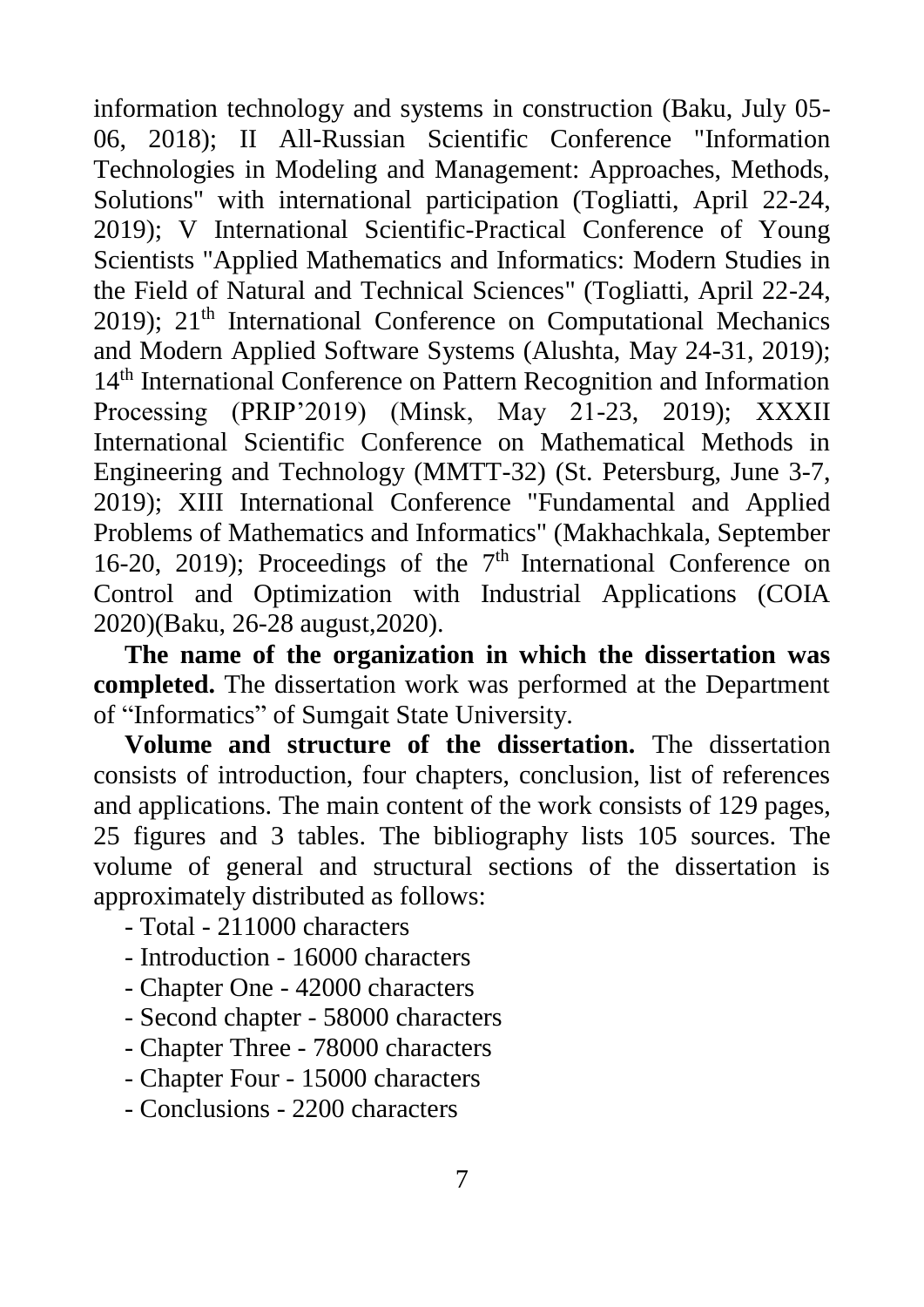#### **THE CONTENT OF THE DISSERTATION**

**The introduction** substantiates the relevance of the dissertation, defines the purpose and directions of research, identifies the main problems that need to be addressed, gives basic provisions for protection, demonstrates scientific innovations and the practical significance of the results.

**The first chapter** are considered literature sources with the aim of analyzing the current state of research and modeling complex parallel distributed processes. It is shown that research, modeling and management of complex systems require the improvement of existing modeling methods, the creation of mathematical modeling based on modern computing technologies. The study revealed a number of unresolved issues of theoretical and practical importance: the lack of a unified approach to the classification and systematization of asynchronous real-time processes, the inclusion and description of time parameters in the structure of the model; a description of the cause-effect relationships of events with complex logical expressions as their basis in the system and their fuzzy nature; the difficulty or impossibility of describing the initial moments of events, intervals of execution, parameters of the reference moments in exact numerical quantities. The results of analysis and research show that to assess various characteristics of objects associated with uncertainty, fuzziness, time, resource, value and other constraints, to solve data analysis problems in the form of "cause-and-effect" relationships, to eliminate logical inconsistencies in dynamic parallel processes , a promising direction is the creation and application of new modifications by combining the structural elements of various PN extensions as an apparatus for mathematical modeling. The choice of the modeling apparatus as timed, colored timed, triangular fuzzy timed, trapezoidal fuzzy timed, fuzzy type  $V_f$  and fuzzy timed type  $V_f$ extension PN is justified.

**The second chapter** is devoted to modeling complex parallel distributed systems using TPN extensions. It was shown that the inserted restrictions for real-time systems modeled using TPN

8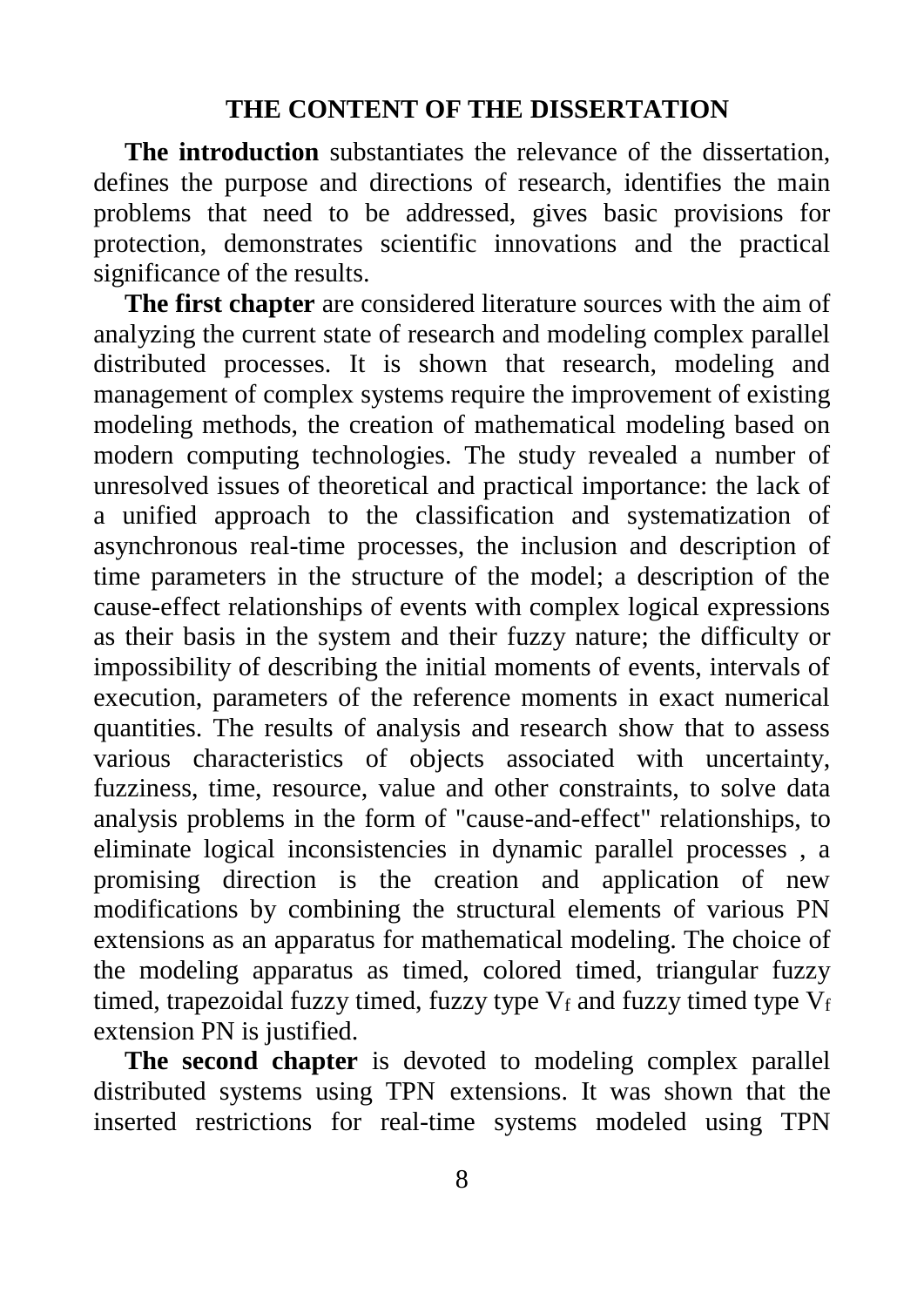correspond to the conditions for time delays of positions and network transitions. It is noted that the impossibility of modeling priority events, a significant increase in the number of positions and transitions for describing parallel distributed processes and the inability to describe time parameters in an explicit form limit the possibilities of PN modeling. Overcoming these shortcomings is possible with the use of CTPN, one of the universal extensions of PN. CTPN describes the sequence of events, monitors and regulates the sequence of transitions, reflects the interaction of parallel processes, simulates several parallel events simultaneously during the operation of complex systems, types data on the basis of many colors, significantly reduces the number of network positions and transitions, simplifies and accelerates the modeling process. To this end, rules are presented for the o functioning, transitions, and marker distribution at CTPN positions. In accordance with the above rules, algorithms were proposed and developed for the functioning, analysis and calculation of structural elements of TPN, CTPN. Using the proposed algorithms, a model for controlling the manufacturing module of a processing center in a mechanical processing system in the form of TPN and CTPN, a model for controlling a transport manipulator and synchronization of transport manipulators in a mechanical processing center, and a decision-making model based on production rules were developed. Based on the presented rules, algorithms for the functioning, analysis and calculation of TPN, CTPN structural elements are proposed and developed. Using the proposed algorithms developed a control model for the production module of the processing center in the machining system in the form of TPN and CTPN, a control model for the transport manipulator and synchronization of the functioning of transport manipulators in the machining center in the form of CTPN, as well as a decision-making model based on production rules for the functioning of CTPN.

## **Algorithm for the functioning, analysis and calculation of structural elements TPN**

*The beginning of the algorithm*

*Step 1.* Creation of an input incidence matrix of transition sets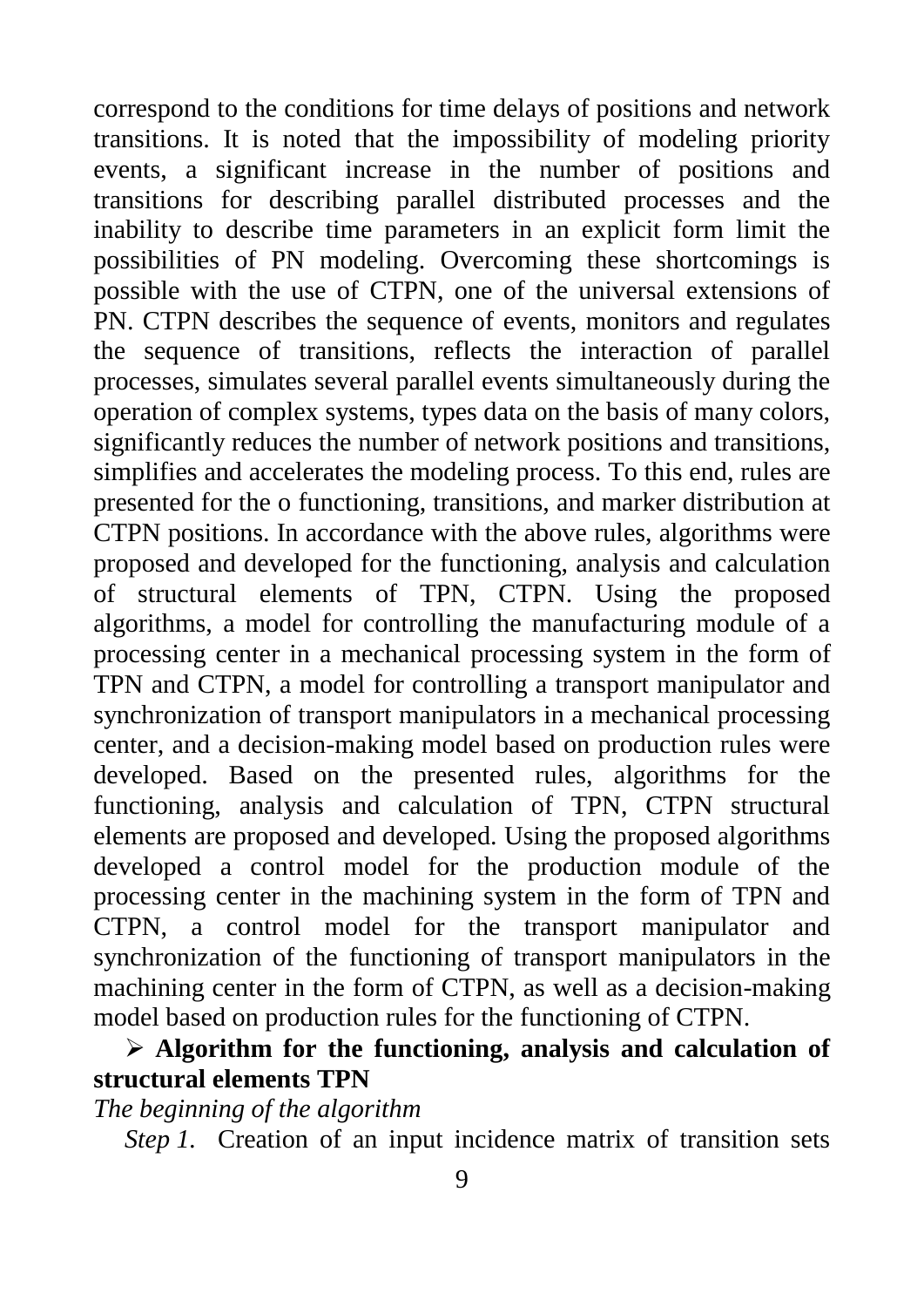with dimension  $n \times m$ :

$$
c_{i,j}^- = \begin{cases} w(p_i, t_j), & \text{if } \forall p_i \in I(t_j); \\ 0, & \text{if } \forall p_i \notin I(t_j) \end{cases}
$$

where,  $i = 1, n$ ,  $j = 1, m$ .

*Step 2.* Creating a matrix of output incidence of sets of transitions with dimension  $m \times n$ :

$$
c_{i,j}^{+} = \begin{cases} w(t_j, p_i), & \text{if } \forall p_i \in O(t_j); \\ 0, & \text{if } \forall p_i \notin O(t_j), \end{cases}
$$

where,  $i = 1, n$ ,  $j = 1, m$ .

*Step 3.* Creation of the initial marking vector  $\mu^0$ :

$$
\mu_i^0 = \mu^0(p_i), (i = \overline{1,n}).
$$

*Step 4.* Creation of a vector of marker delays at positions:

$$
z = (z1, z2,..., zn).
$$

*Step 5.* Creating a response time vector of allowed transitions:

$$
s = (s_1, s_2, ..., s_m).
$$

*Step 6.* Initial marking of the time instant of the network  $\tau = 0$ .

*Step 7.* Creation of the current network marking, where  $\mu_{\tau i} = \mu_i^0$ ,  $i = 1, n$  .

*Step 8.* Search for an allowed transition: For each transition  $t_j$ ,  $j = 1, m$ , the following triggering conditions are checked:

8.1. If for all input positions for which  $c_{ij}^- \neq 0$  the condition  $\mu_{\tau i} \ge c_{ij}$ , i = 1,n is satisfied, then the transition  $t_j$  is triggered and proceeds to step 9, otherwise the value j of increases by one  $j=j+1$ .

8.2. If  $j \le m$ , then proceeds to step 8, otherwise messages about the deadlock state are announced and a transition to the end of the algorithm.

*Step 9.* Finding the maximum time for blocking markers of input transition positions  $t_j$ :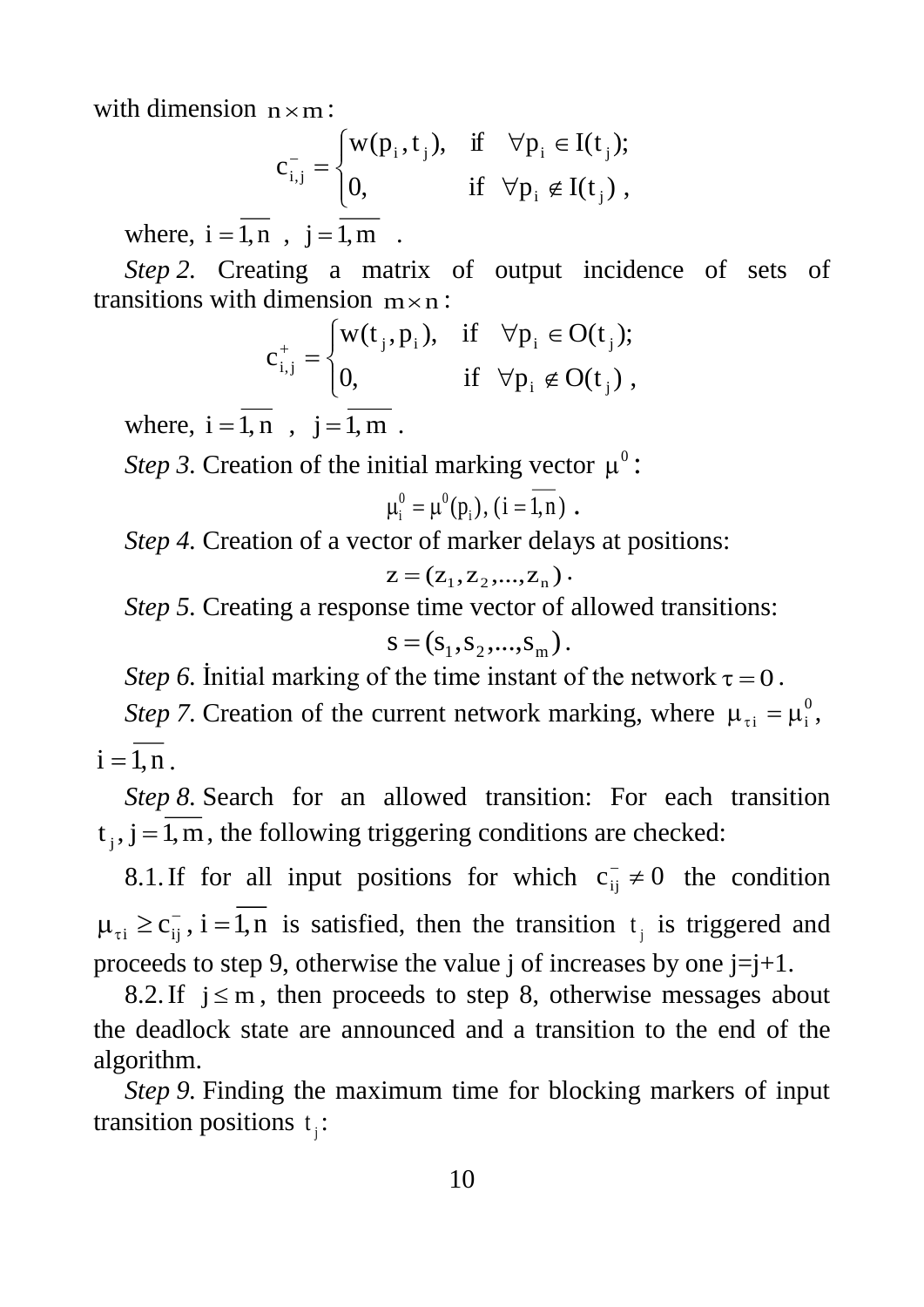9.1.  $z_{\text{max}} = 0;$ 

9.2. if for all positions  $p_i \in I(t_j)$ , the condition  $z_i > z_{max}$  is satisfied, then assigned  $z_{\text{max}} = z_i$ .

Step10. Calculated response time of transition  $t_j$ :  $\tau = \tau + z_{max} + s_j$ ; *Step11.* Creating a new marking vector:

$$
\mu'_{\tau i} = \mu_{\tau i} - c_{ij}^-, \ \forall p_i \in I(t_j)
$$
  

$$
\mu'_{\tau i} = \mu_{\tau i} + c_{ij}^+, \ \forall p_i \in O(t_j).
$$

*Step12.* The new marking is taken as the current one:  $\mu_{\tau i} = \mu'_{\tau i}$ ,  $i = 1, n$ ; and proceeds to step 8.

*The end of the algorithm.*

 **Control model in the form of timed PN of processing devices in the machining production system**

The machining center(MC) consists of one personal input drive for unprocessed parts; from device1 and device2, performing two different operations on the part; from a robot manipulator(RM) that performs loading and unloading of device1 and device2, respectively, and from a personal output drive for machined parts. The connection of the module with the previous and subsequent modules occurs, respectively, using the above drives.

The module works as follows: the parts arrive at the input drive and await processing; if there are parts on the input drive, the robotic arm loads the device1, after processing the parts are unloaded, then the device2 is loaded, after processing the part, the device2 is unloaded and the cycle repeats.

In the presented model, compiled using TPN(Fig.1), the state of the processing center module is described by the following positions:

 $p_1$  and  $p_2$ – respectively, maintenance of device1 and device2;  $p_3$ – input drive raw parts;  $p_4$  and  $p_8$  – respectively loading of device1 and device2;  $p_5$  and  $p_{10}$  – respectively, readiness to perform operations with one part of device1 and device2;  $p_6$  and  $p_9$  –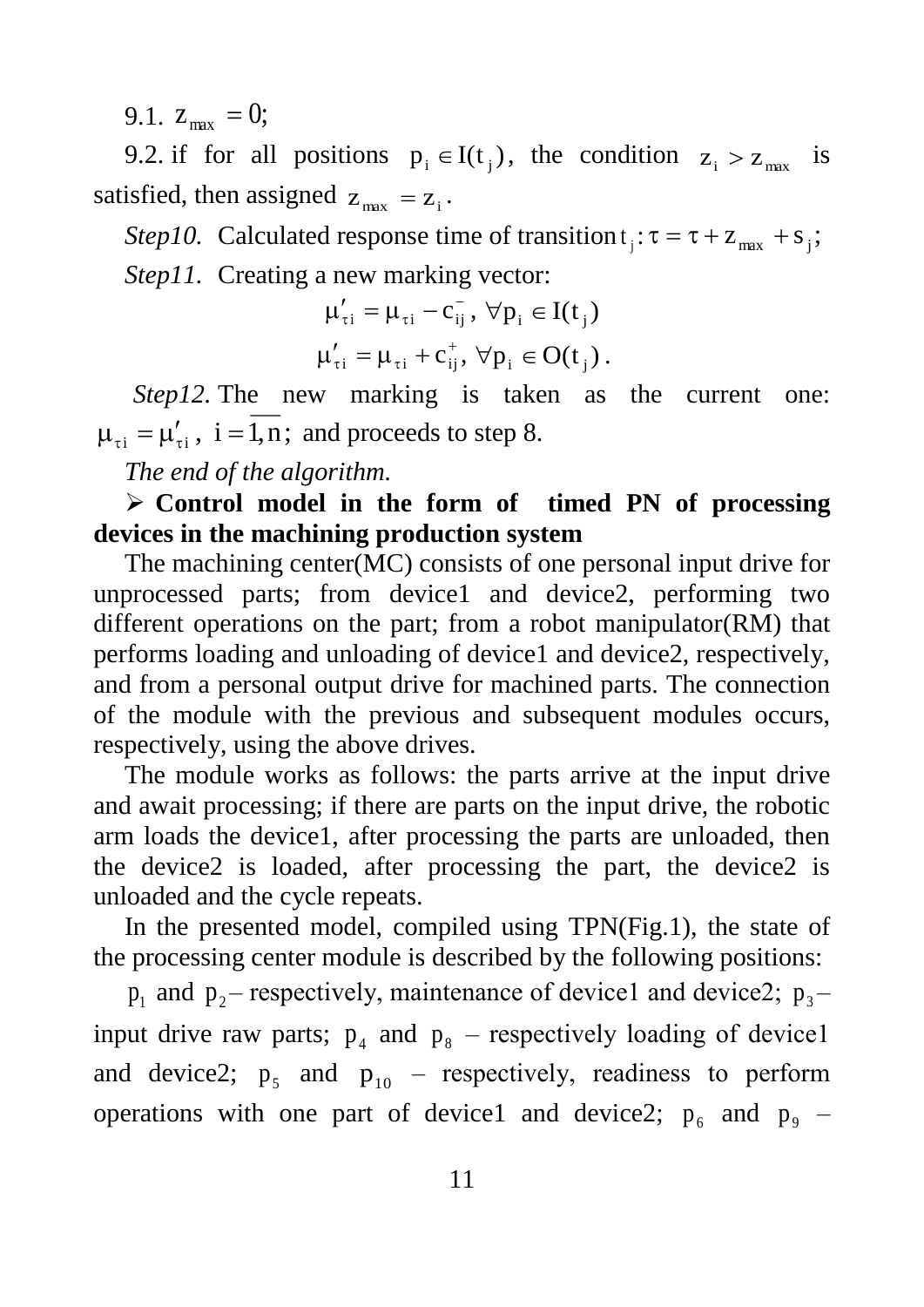completing processing on a part of device1 and device2;  $p_7$  and  $p_{11}$ - respectively, unloading device1 and device2;  $p_{12}$ -machined parts output drive.



**Figure 1. Graph model "machining center" module in a machining system**

Possible events in the MC module are described by the following transitions:

 $t_1$  and  $t_4$  – accordingly, loading of device1 and device2;  $t_2$  and  $t_5$  – accordingly, processing the details of device1 and device2;  $t_3$  and  $t_6$  – accordingly, unloading device1 and device2;  $t_7$  – transportation of the part from the output of device1 to the input of device2;  $t_s$ – moving the robot manipulator from device2 to device1.

The initial marking is represented by a vector:  $\mu_0 = (1,0,1,0,1,0,0,0,0,1,0,0)$ .

Based on the developed algorithm, the structure of TPN was determined. As a result of a computer experiment, a sequence of transitions  $\sigma = (t_1 t_2 t_3 t_7 t_4 t_5 t_6 t_8)$  f rom the initial markup was obtained:

transition  $t_1$  is triggered, execution time of transition  $\tau = 8$ , the vector new marking:  $\mu_1 = (1, 0, 0, 1, 0, 0, 0, 0, 1, 0, 0)$ ;

transition  $t_2$  is triggered, execution time of transition  $\tau = 11$ , the vector new marking:  $\mu_2 = (1,0,0,0,0,1,0,0,0,1,0,0)$ ;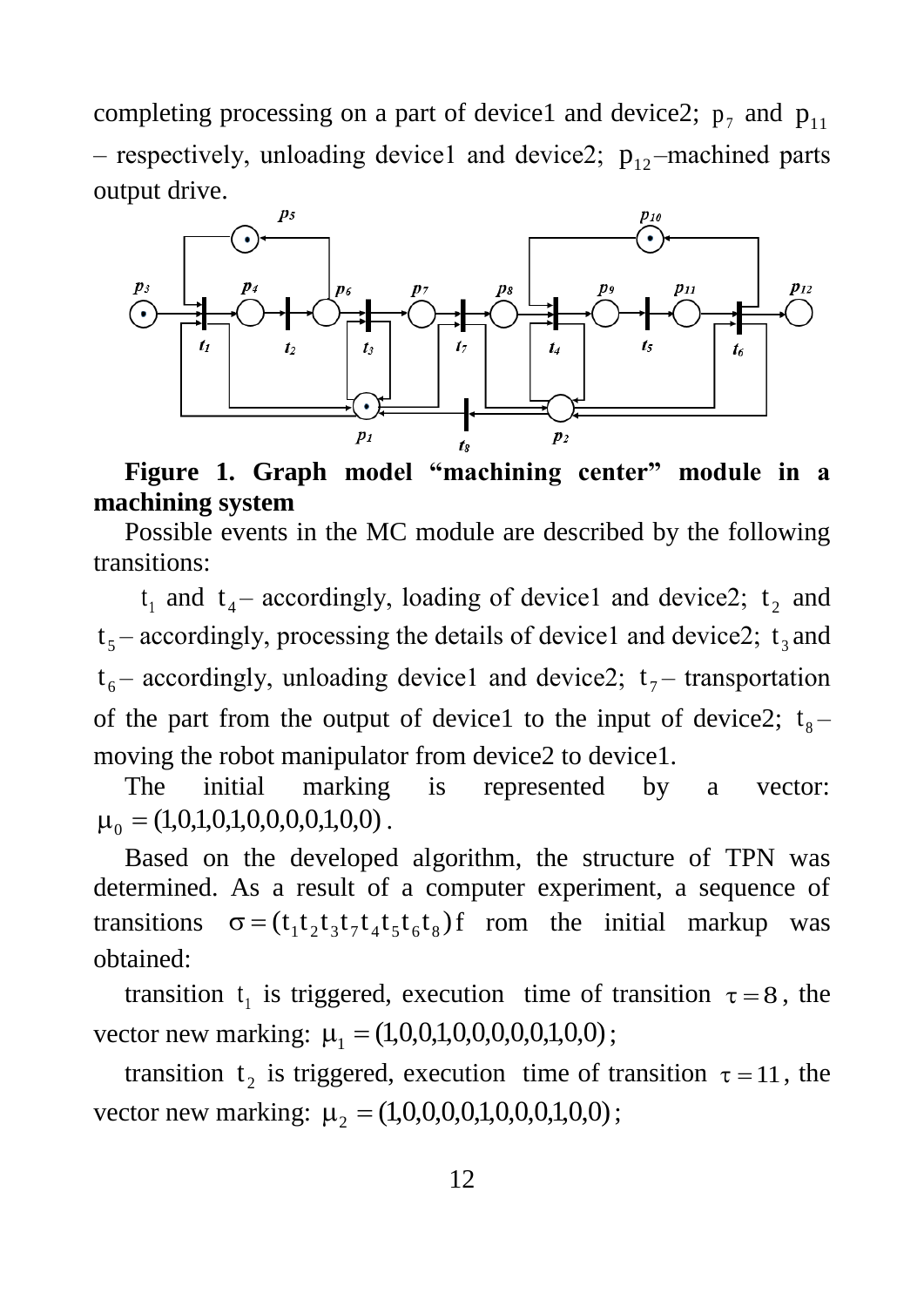transition  $t_3$  is triggered, execution time of transition  $\tau = 18$ , the vector new marking:  $\mu_3 = (1,0,0,0,1,0,1,0,0,1,0,0)$ ;

transition  $t_7$  is triggered, execution time of transition  $\tau = 25$ , the vector new marking:  $\mu_4 = (0,1,0,0,1,0,0,1,0,0,0)$ ;

transition  $t_4$  is triggered, execution time of transition  $\tau = 34$ , the vector new marking:  $\mu_5 = (0,1,0,0,1,0,0,0,1,0,0,0)$ ;

transition  $t_5$  is triggered, execution time of transition  $\tau = 38$ , the vector new marking:  $\mu_7 = (0,1,0,0,1,0,0,0,0,1,0,1)$ ;

transition  $t_6$  is triggered, execution time of transition  $\tau = 47$ , the vector new marking:  $\mu_1 = (1, 0, 0, 1, 0, 0, 0, 0, 1, 0, 0)$ ;

transition  $t_s$  is triggered, execution time of transition  $\tau = 52$ , the vector new marking:  $\mu_{8} = (1,0,0,0,1,0,0,0,0,1,0,1)$ .

Thus, the presented rules for triggering transitions completely describe the process functioning of TPN.

#### **Algorithms for the functioning, analysis and calculation of structural elements CTPN**

*The beginning of the algorithm*

*Step1*. Create a matrix  $D^- = [d_{ij}^-]$  of input incidents, where  $i = 1, n, j = 1, m$  (n– is the number of positions; m– is the number of transitions). The element  $d_{ij}$  is equal to the number of arcs from the  $i - th$  position to the  $j - th$  transition:

$$
d_{ij}^- = \begin{cases} 1, & \text{if } p_i \in I(t_j); \\ 0, & \text{if } p_i \notin I(t_j). \end{cases}
$$

*Step2*. Creating a matrix  $D^+ = [d_{ij}^+]$  of output incidents, where  $j = 1, m$ ,  $i = 1, n$ . The element  $d_{ij}^+$  is equal to the number of arcs from the j-th transition to the i-th position: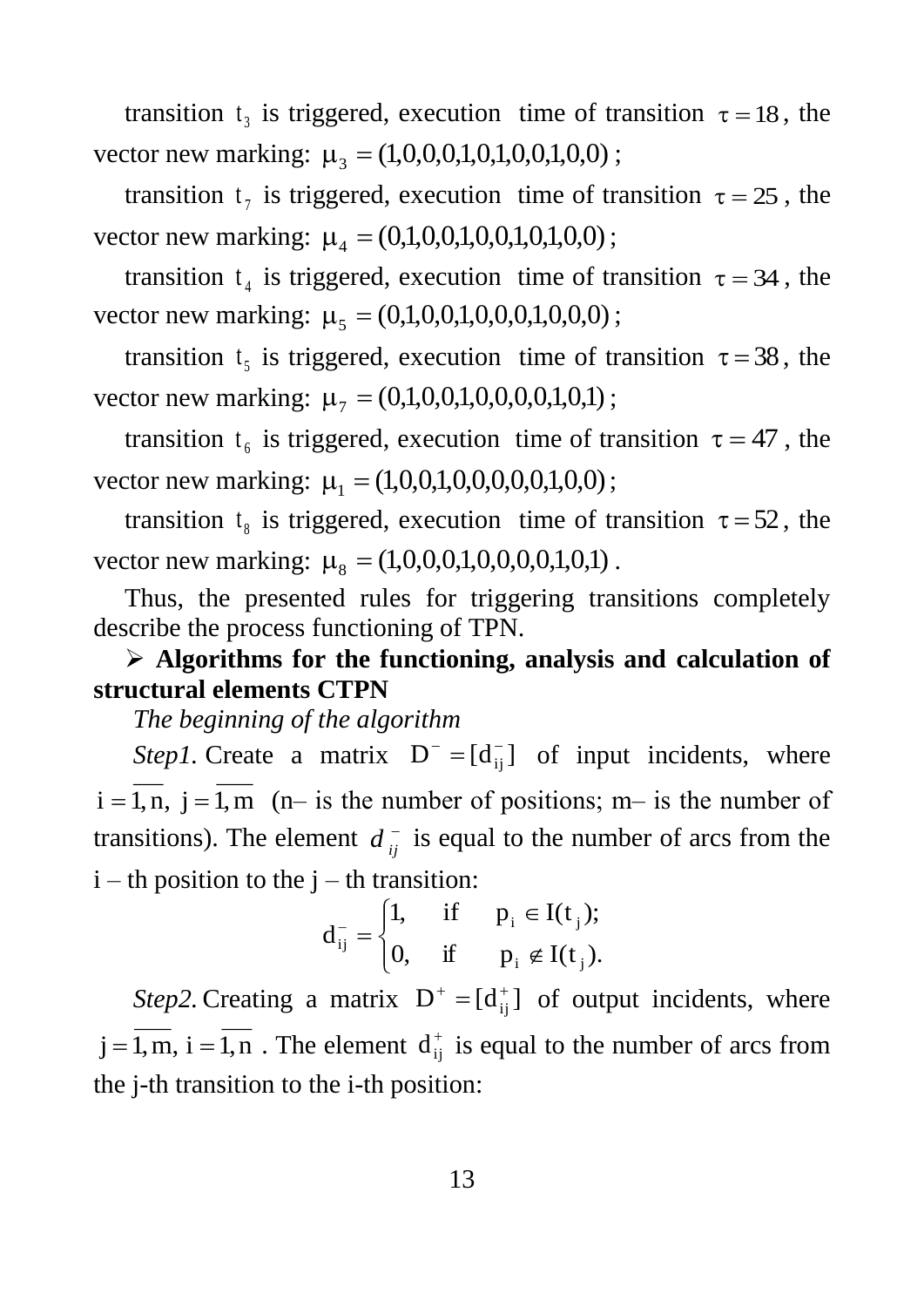$$
d_{ij}^+ = \begin{cases} 1, & \text{if } p_i \in O(t_j); \\ 0, & \text{if } p_i \notin O(t_j). \end{cases}
$$

*Step3*. Create an initial marking matrix  $M = [\mu_{i}]$ , where  $i = 1, n, l = 1, k$  (k is the number of colors). An element  $\mu_{il}$  is equal to the number markers of color  $r_1$  in a position  $p_i$ .

*Step4.* Creating a matrix for the distribution of colors by positions  $\Lambda = [\lambda_{i1}],$  where  $i = 1, n, 1 = 1, k$ :

$$
\lambda_{i1} = \begin{cases} 1, & \text{if } (p_i \cdot r_1) \in R; \\ 0, & \text{otherwise} . \end{cases}
$$

*Step5.* Creating a matrix for the distribution of marker colors at the input positions of transitions  $\Phi = [\varphi_{j1}]$ , where  $j = 1, m, 1 = 1, k$ 

$$
\varphi_{j1} = \begin{cases} 1, & \text{if } (p_j, t_1) = r_1; \\ 0, & \text{otherwise} \end{cases}
$$

*Step6.* Creating a matrix for the distribution of marker colors at the output positions of transitions  $\Psi = [\psi_{j1}]$ , where  $j = 1, m, 1 = 1, k$ :

$$
\Psi_{j1} = \begin{cases} 1, & \text{if } (t_1, p_j) = r_1; \\ 0, & \text{otherwise.} \end{cases}
$$

*Step7.* Creating a vector of marker delays at positions:  $z = (z_1, z_2, ..., z_n)$ .

*Step8.* Creating a response time vector of allowed transitions:  $s = (s_1, s_2, ..., s_m)$ .

*Step9*. The initial network functioning time  $\tau = 0$ . The network functioning time is T.

*Step10.* Search for the allowed transition: for each transition  $t_j$ ,  $j = 1, m$ , the triggering condition is checked:

10.1. From the matrix  $D^{-} = [d_{ij}^{-}]$ , determined all input positions transition  $t_j : p_{i_1}, p_{i_2},..., p_{i_q}, q = |I(t_j)|;$ 

10.2. From the matrix  $\Phi$ , all available color distributions for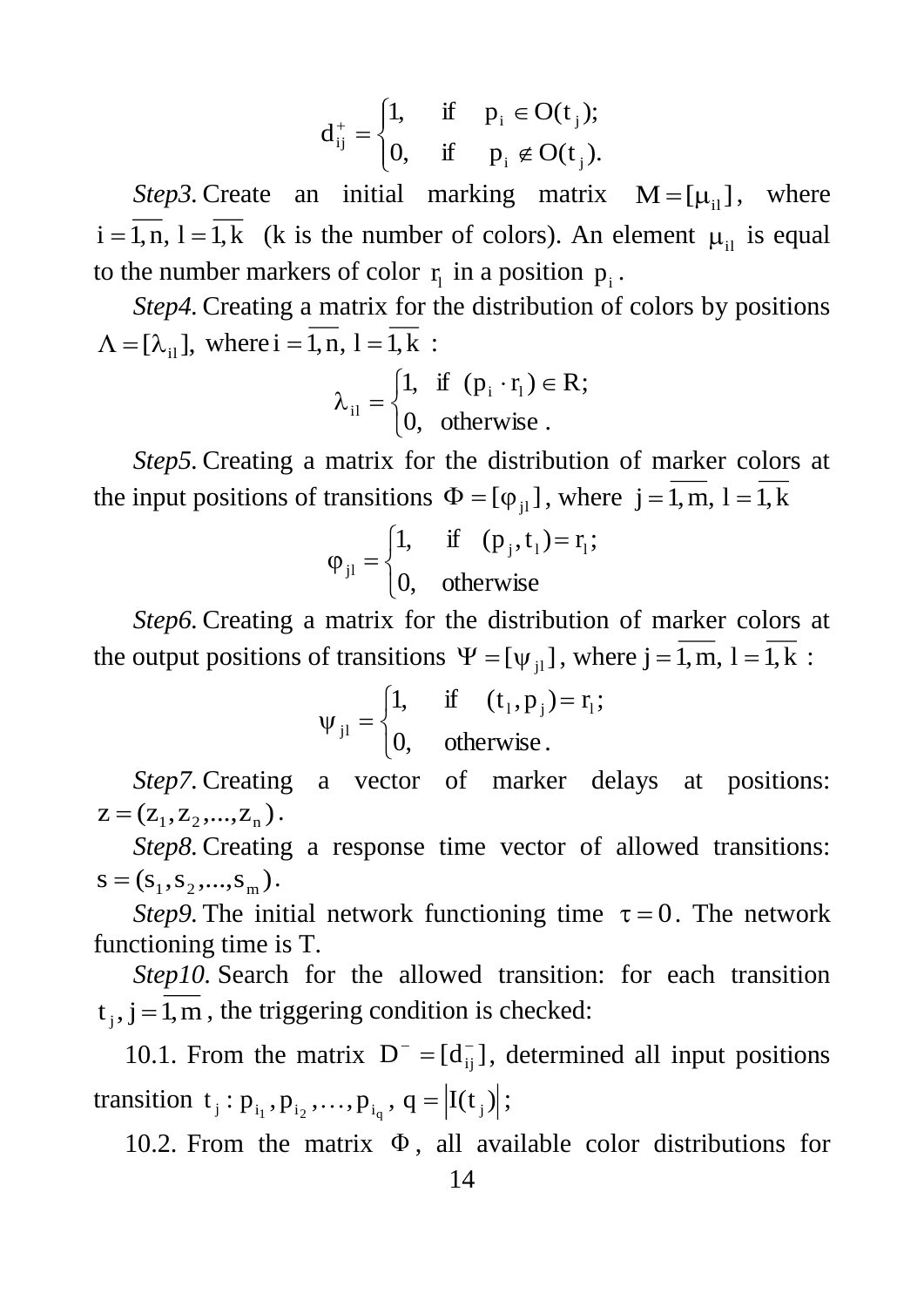input positions of transition  $t_j$  are determined:  $r_{l_1}, r_{l_2},..., r_{l_i}$ ,  $i \in [1, k]$ ;

10.3. From the matrix M , selected the numbers of the set markers color at all defined input positions of transition  $t_j$ :

$$
\mu_{i_{q}l_{v}} = (p_{i_{q}}, r_{l_{v}}), q = \overline{1, |I(t_{j})|}, \ v = \overline{1,k};
$$

10.4. If for  $\forall i_q$  exists  $\exists l_v$ , at the same time  $\mu_{i_q l_v} \ge d_{i_q j}^-$ , then the transition  $t_j$  is allowed, and proceeds to step 12.

*Step 11.* If the trigger condition is not satisfied for the transition  $t_j$ , then the index j increases by one:  $j = j + 1$ . If  $j \le m$ , then the transition to paragraph 10.1 is carried out, otherwise a deadlock state is reported and the transition to the end of the algorithm is performed.

*Step 12.* Finding the maximum blocking time for markers at input positions of transition  $t_j$ :

12.1.  $z_{\text{max}} = 0$ ;

12.2. if for all  $p_i \in I(t_j)$  the condition  $z_i > z_{max}$  is met, then it is assumed  $z_{\text{max}} = z_i$ .

*Step13*. The transition response time is calculated:  $\tau = \tau + z_{\text{max}} + s_j$ .

*Step14*. If  $\tau < T$ , then proceeds to step 15, otherwise the network operation time ends and the transition to the end of the algorithm proceeds.

Step15. Calculation of matrix elements of the new marking M':

$$
\begin{aligned} \mu'_{i_{q}l} &= \mu_{i_{q}l_{v}} - \phi_{jl_{v}}d_{i_{q}l_{v}}^{-}, \ \ q = 1, & \left|I(t_{j})\right|, \ \ v = \overline{l,k}; \\ \mu'_{i_{q}l_{v}} &= \mu_{i_{q}l_{v}} + \psi_{jl_{v}}d_{jl_{q}}^{+}, \ \ q = \overline{1,}\overline{\left|O(t_{j})\right|}\ , \ \ v = \overline{l,k}\,. \end{aligned}
$$

*Step16.* Go to step 10. *The end of algorithm.*

 **Model of functioning of the transport manipulator in the form of CTPN in the center of mechanical processing**

İn the graph of the model compiled using the CTPN, the functioning of the transport manipulator(TM) in a flexible production system for machining its states are described by the following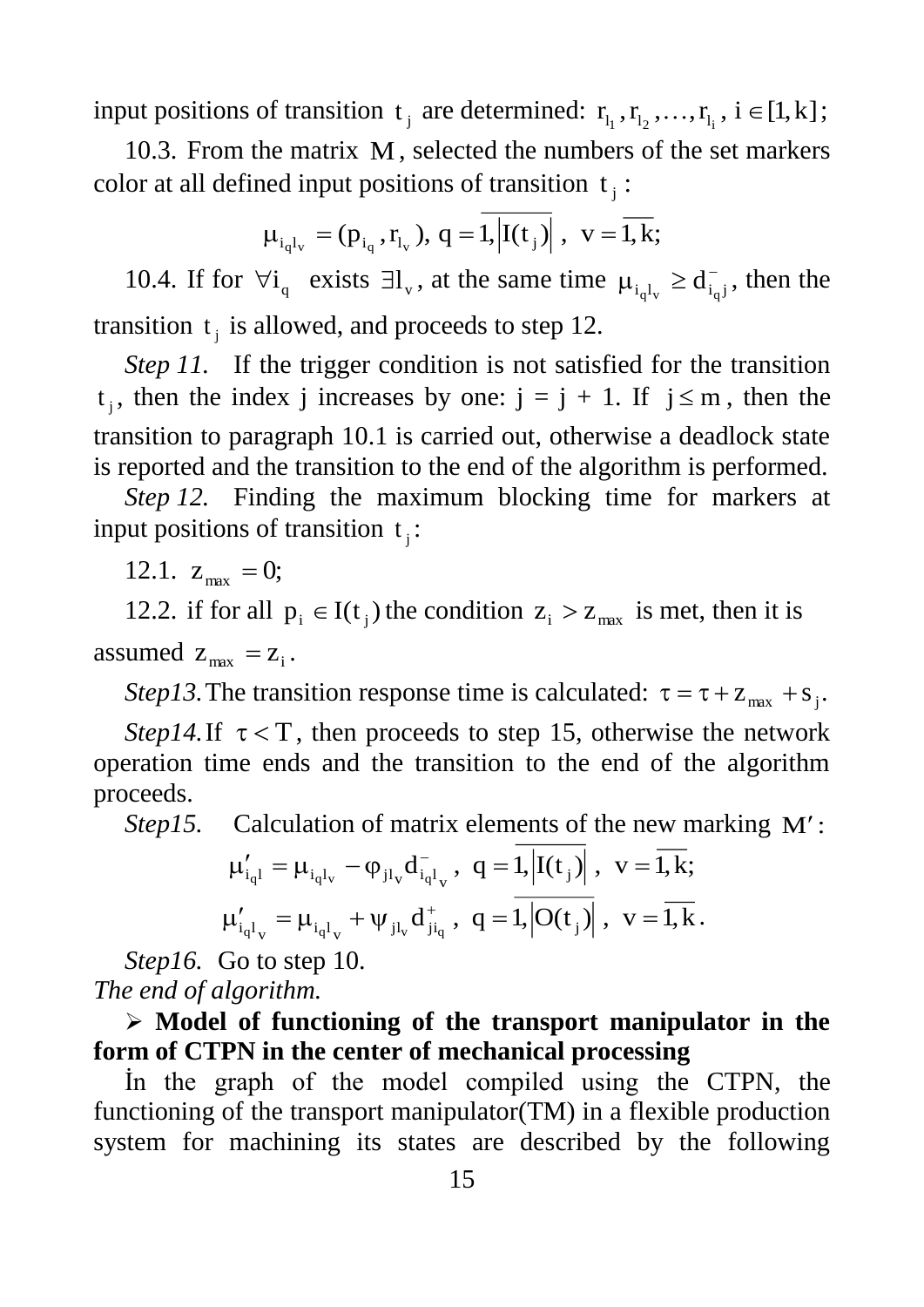positions:

 $p_1$  – transport manipulator performing loading – unloading of MC1, MC2, MC3;  $p_2, p_3, p_4$  respectively, input drives of raw parts MC1, MC2, MC;  $p_5$ ,  $p_6$ ,  $p_7$  accordingly, the end of the load, the beginning of the processing of parts MC1, MC2, MC3;  $p_8, p_9, p_{10}$ accordingly, the end of the processing of parts, the beginning of unloading MC1, MC2, MC3;  $p_{11}, p_{12}, p_{13}$  accordingly, the locks excluding loading not unloaded MC1, MC2, MC3;  $p_{14}, p_{15}, p_{16}$ respectively, the output drives of the machined parts MC1, MC2, MC<sub>3</sub>.

Possible events during the operation of the TM are described by the following transitions:

 $t_1, t_2, t_3$ -respectively, loading operations MC1, MC2, MC3;  $t_4, t_5, t_6$  respectively, the processing of parts MC1, MC2, MC3;  $t_7, t_8, t_9$  – accordingly, the unloading operations MC1, MC2, MC3.

Elements of the vector of parameters of time delays of markers in positions:

 $Z = (3,3,1,1,2,1,3,4,2,2,4,3,6,3,4,7).$ 

Elements of the vector of parameters of the response times of allowed transitions:

 $S = (5,2,4,5,2,5,4,2,6).$ 

As a result of a computer experiment, a sequence of triggering transitions  $\sigma = (t_1, t_2, t_3, t_4, t_5, t_6, t_7, t_8, t_9)$  from the initial marking was obtained.

In the developed model, many colors associated with the marks and arcs of the network are described with a vector  $R = (r_1, r_2, ..., r_9)$ . The network has a colored mark imitating the functioning of processing centers and arcs of the trajectory of the route of the transport manipulator. The initial color of the mark at the position  $p_1$ is equal  $r_1$  and the arc  $(p_1, t_1)$  is painted with color  $r_1$ . After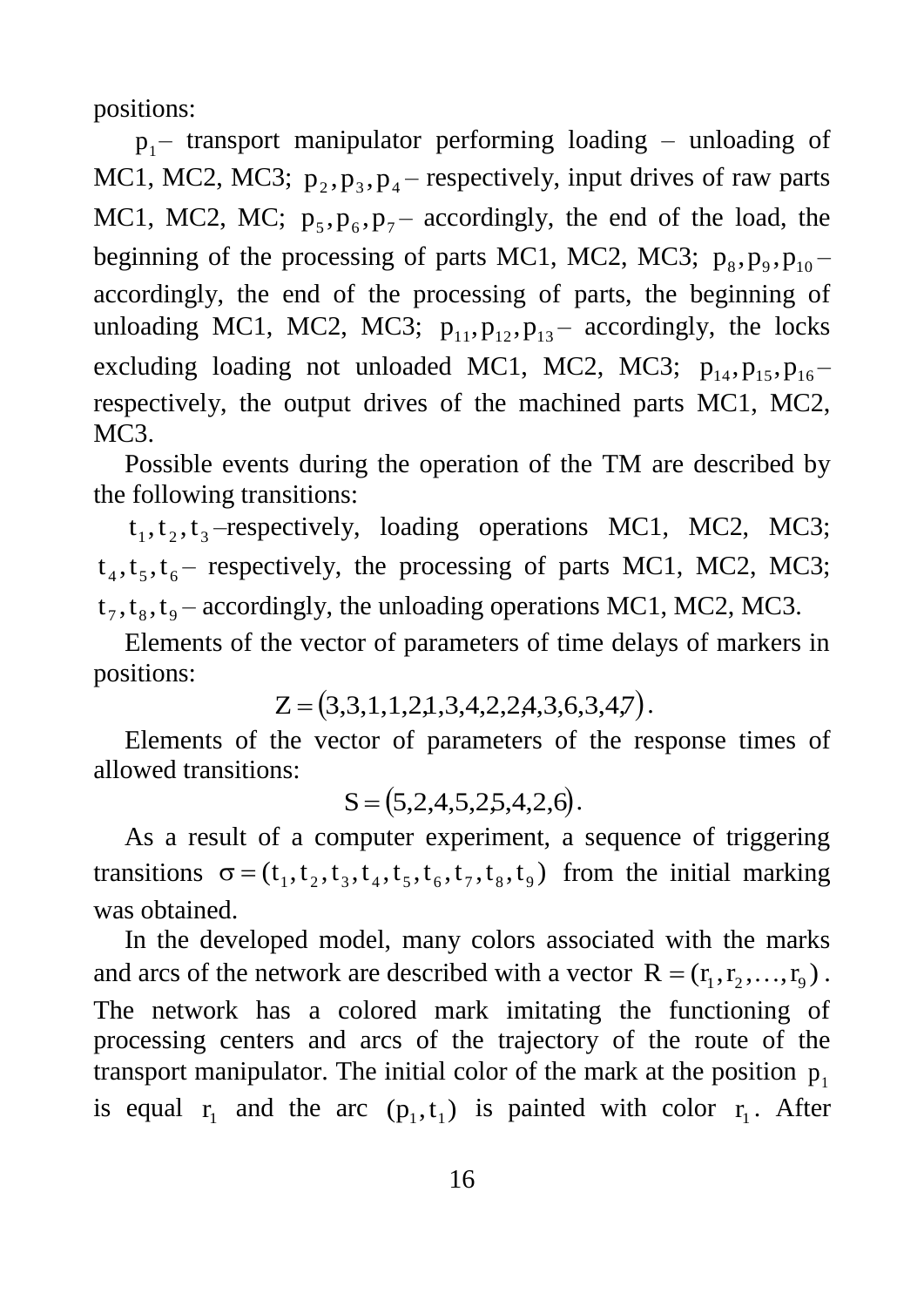triggering the transition  $t_1$ , the mark returns to the position  $p_1$ , having color  $r_2$ , since the arc  $(t_1, p_1)$  is painted in color  $r_2$ . In this case, the transition  $t_2$  is triggered, since the arc  $(p_1, t_2)$  is painted in color  $r_2$ . After the transition  $t_2$  is triggered, in position  $p_1$ , the mark returns with color  $r_3$ . The transition  $t_3$  is excited, since the arc  $(p_1, t_3)$  is painted in color  $r_3$ , after the transition  $t_3$  is triggered to the position, the mark returns having color  $r_4$ , since the arc  $(t_3, p_1)$ is painted in color  $r_4$ . In any state of the system colorization of arcs provides excitation of only one of the transitions following  $p_1$ . With this coloring, the route of the transport manipulator is represented by a sequence of triggered transitions  $t_1, t_2, t_3, t_7, t_8, t_9$ , i.e. MC1 is loaded, then MC2, MC3. After loading MC3 their unloading follows and the cycle repeats.

**The third chapter** is devoted to the study, modeling and control of parallel distributed processes operating in an uncertain environment using FTPN. It is shown that the functional and structural relationships between the elements of an object, characterized by uncertain parameters, a description of these relationships with complex cause-effect relationships, asynchronous processes of a non-deterministic nature, necessitate the use of various extensions of fuzzy PN. The proposed approach offers various extensions for modeling and analysis of complex parallel distributed systems based on the mathematical apparatus FTPN, which is a generalized TPN that combines determinative and non-determinate properties. It is noted that the FTPN apparatus plays an important role in the study of dynamically interconnected parallel distributed processes with a complex structure in a variety of fuzzy conditions and situations characterized by various features and time parameters. The advantages of this mathematical apparatus are its ability to be well formalized and interpreted, the modification of models and processes, as well as the possibility of a detailed study of many model situations. In this chapter, algorithms for the functioning,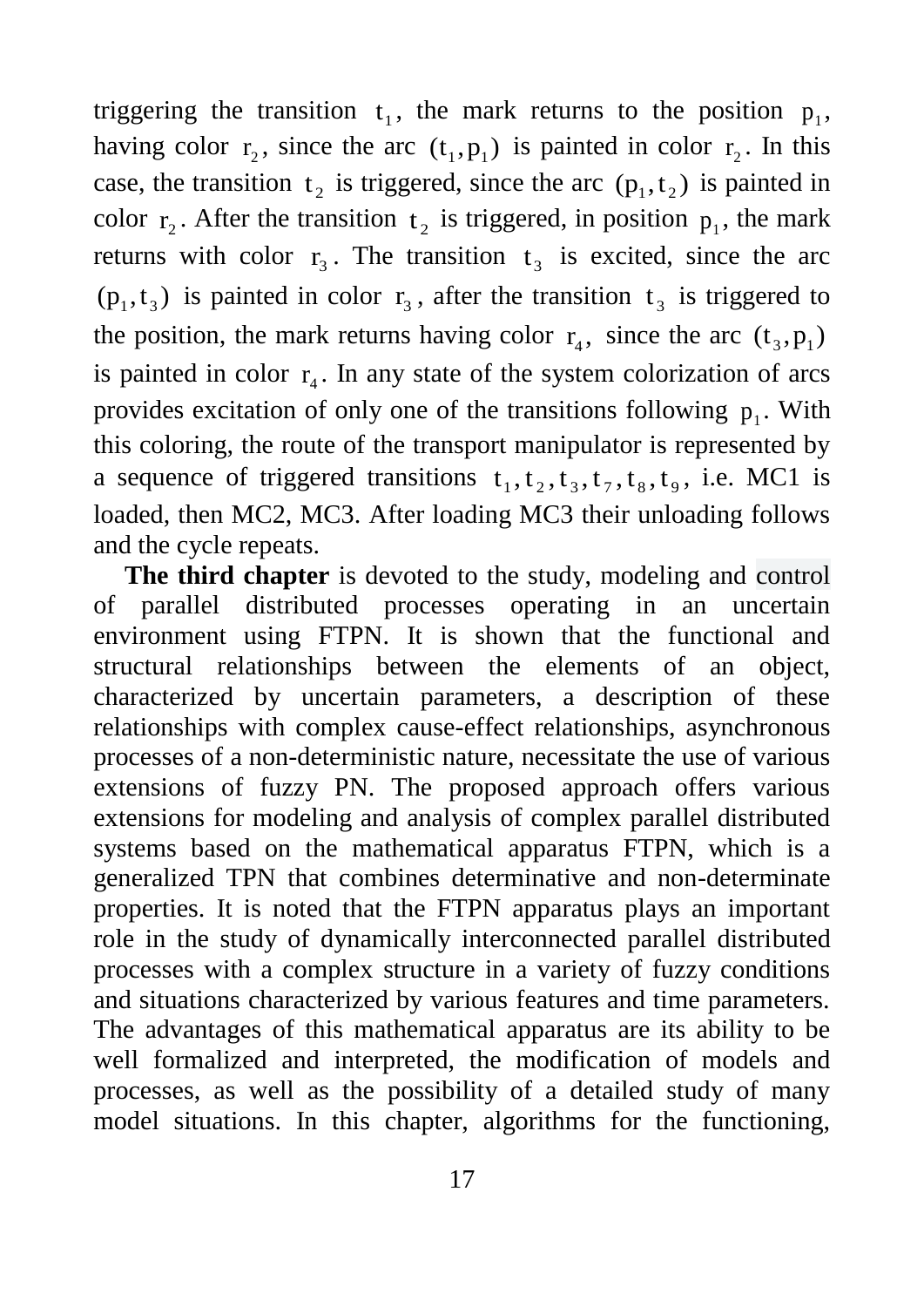analysis and calculation of structural elements of a triangular, trapezoidal FTPN, FPN of type  $V_f$  and FTPN of type  $V_f$  are proposed and developed. The control model of parallel-functioning processing devices in the production machining module is made in the form of a trapezoidal FTPN, a control model of a robot-technological complex with cyclic action in the form of a triangular FTPN, a control model of parallel-functioning processing devices in the production system of machining in the form of FPN of type  $V_f$  and FTPN of type  $V_f$ .

### **Algorithm for the functioning, analysis and calculation structural elements оf trapezoidal FTPN**

*Beginning of the algorithm*

*Step 1.* Creation of input and output matrices representing the input and output functions of the FTPN in dimension  $m \times n$  :  $d_{ij}^-, d_{ij}^+$  ( $i = 1, n; j = 1, m$ ).

*Step 2.* Determination of dimension and input of structural elements of FTPN:  $\mu_{ij}$ ,  $z_{ij}$  ( $i = 1, k$ ;  $j = 1, n$ );  $s_{ij}$  ( $i = 1, k$ ;  $j = 1, m$ ).

*Step 3.* Believed:  $k = 1$ .

*Step 4.* Believed:  $j = 1; q = 1; i = 0$ .

*Step 5.* The index i is increased by one: i=i+1.

*Step 6.* If performed condition  $i \le n$ , then is carried out to step 7, otherwise, to step 15.

*Step* 7. Creating an intermediate matrix  $\mu_{\rm ii}^1$ :  $\mu_{\rm ii}^1 = \mu_{\rm ii}$ ; (1 = 1,4).

*Step 8.* If performed condition  $(\mu_{1i}^1 = 0) \wedge (\mu_{2i}^1 = 0) \wedge (\mu_{3i}^1 = 0) \wedge$ 3i 1 2i 1 1i  $\wedge (\mu_{4i}^1 = 0)$ , then is carried out to step 5, otherwise, to step 9.

*Step 9*. The elements of the matrix  $\mu_{il}^{1}$  are calculated:  $\mu_{1i}^1 = \mu_{1i} + \mu_{1i}; (1 = 1, 4).$ 

*Step 10.* If performed condition  $i = d_{kj}^-$ , then is carried out to step 11, otherwise, to step 5.

*Step 11.* If  $j=1$ , then believed:  $\max_a = \mu_{i1}^1$ ;  $\max_b = \mu_{i2}^1$ ;  $\max_{\alpha} = \mu_{13}^1$ ;  $\max_{\beta} = \mu_{14}^1$  and is carried out to step 12, otherwise, to step 13.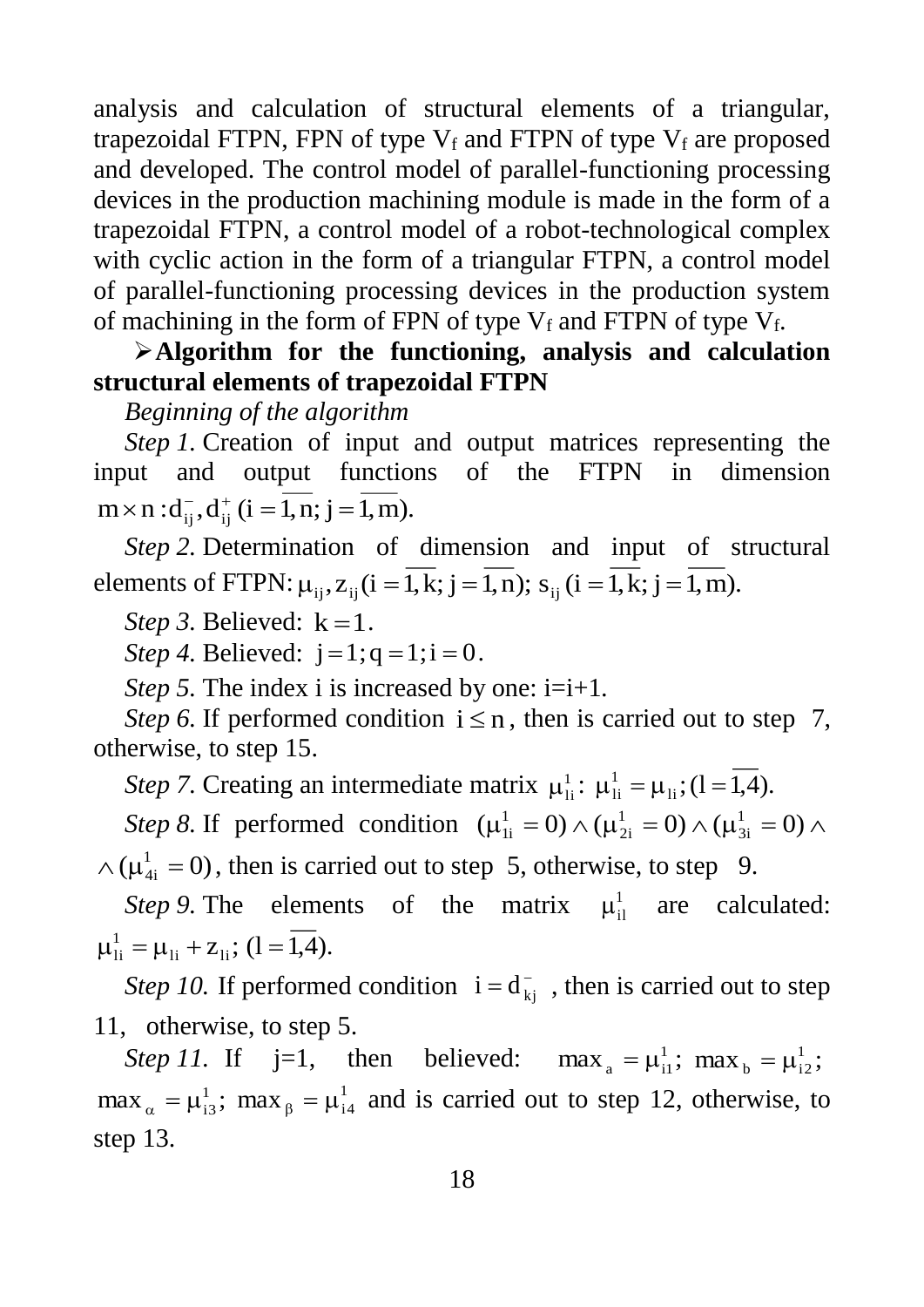*Step 12.* Zeroing elements of the matrix  $\mu_{\text{li}}^1$ :  $\mu_{\text{li}}^1 = 0$  (1 = 1,4); the index j is increased by one:  $j=j+1$  and is carried out to step 5.

*Step 13.* Believed:  $a_1 = max_a$ ;  $a_2 = \mu_1^1$  $a_1 = max_a$ ;  $a_2 = \mu_{1i}^1$ .

*Step 14.* If performed condition  $a_1 \ge a_2$ , then  $max'_a = a_1$ , otherwise  $max'_{a} = a_{2}$ ;

14.1 Believed:  $b_1 = max_b$ ;  $b_2 = \mu_{2i}^1$ ;

14.2 If performed condition  $b_1 \ge b_2$ , then  $\max_b' = b_1$ , otherwise  $max_{b}' = b_2;$ 

14.3 Believed:  $\alpha_1 = \max_{\alpha}$ ;  $\alpha_2 = \mu_{3i}^1$ ;  $\beta_1 = \max_{\beta}$ ;  $\beta_2 = \mu_{4i}^1$ ; Calculate:  $\alpha'_1 = a_1 - \alpha_1$ ;  $\alpha'_2 = a_2 - \alpha_2$ ;

14.4 If performed condition  $\alpha'_1 \ge \alpha'_2$ , then  $\max'_\alpha = \alpha'_1$ , otherwise max'<sub> $\alpha$ </sub> =  $\alpha'_{2}$ ;

14.5 Calculate:  $\max_{\alpha} = \max_{a}' - \max_{\alpha}$ ;  $\beta'_1 = b_1 + \beta_1$ ;  $\beta'_2 = b_2 + \beta_2;$ 

14.6 If performed condition  $\beta'_1 \ge \beta'_2$ , then  $\max'_{\beta} = \beta'_1$ , otherwise  $\max_{\beta} = \beta_2';$ 

14.7 Calculate:  $\max_{\beta} = \max_{\beta}' - \max_{b}$ ; is carried out to step 12. *Step 15.* Believed : i=1.

*Step 16.* If performed condition  $i \leq n$ , then is carried out to step 17, otherwise go to step 25.

*Step 17.* If performed condition  $i = d_{kq}^+$ , then is carried out to step 18, otherwise the index i is increased by one:  $i=i+1$  and is carried out to step 16.

*Step 18.* Creating an intermediate matrix  $\mu<sub>li</sub><sup>2</sup>$ : Calculate:

$$
\mu_{i1}^{2} = \max_{a} + s_{k1} ; \mu_{i2}^{2} = \max_{b} + s_{k2} ;
$$
  

$$
\mu_{i3}^{2} = \max_{\alpha} + s_{k3} ; \mu_{i4}^{2} = \max_{\beta} + s_{k4}.
$$

*Step 19.* If performed condition  $(\mu_{1i}^1 = 0) \wedge (\mu_{2i}^1 = 0) \wedge (\mu_{3i}^1 = 0) \wedge$ 3i 1 2i 1 1i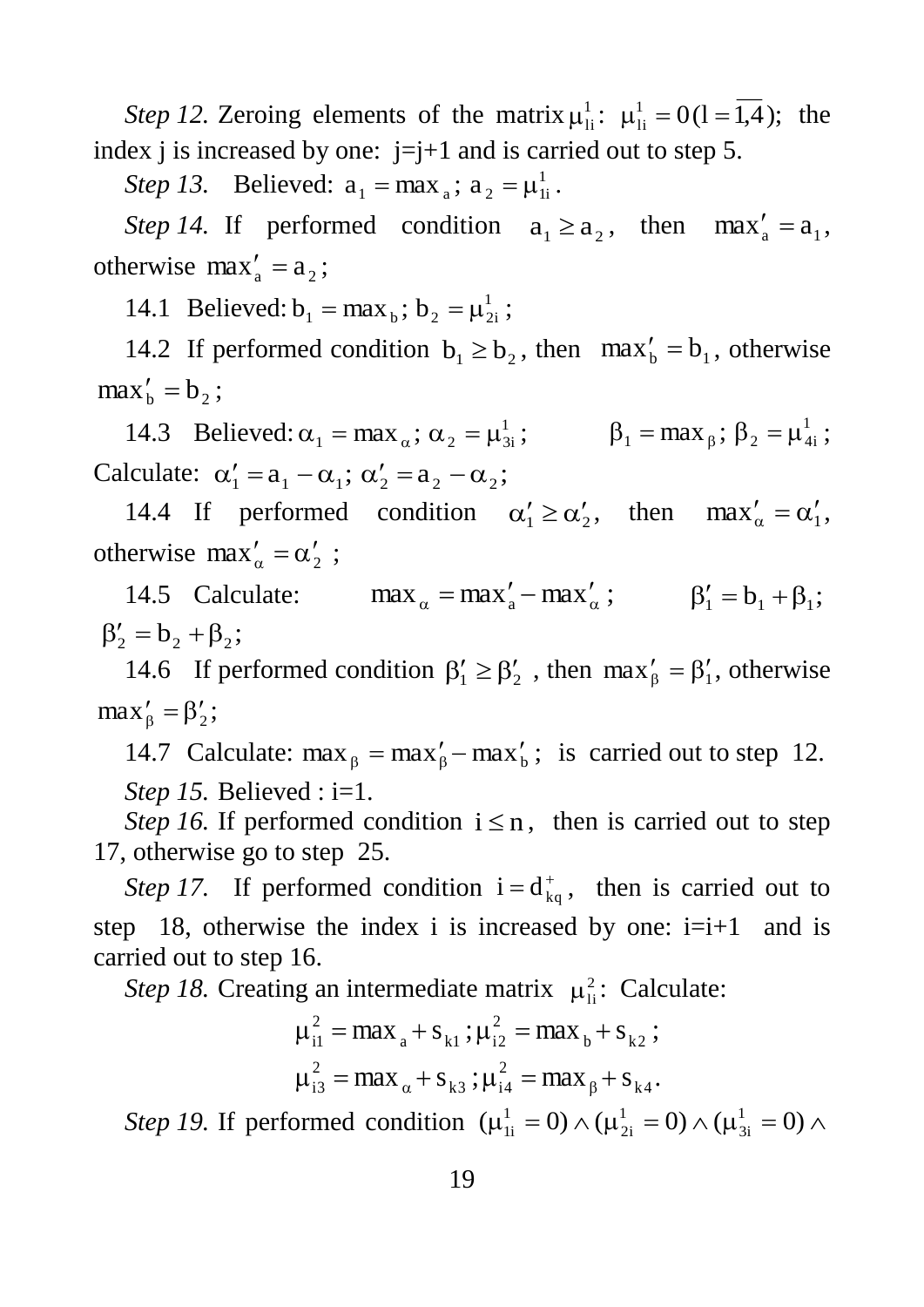$\wedge (\mu_{4i}^1 = 0)$ , then is carried out to step 20, otherwise, to step 21.

*Step 20.* Believed:  $\mu_{1i}^1 = \mu_{1i}^2$ ; (1 = 1,4) li  $\mu_{1i}^1 = \mu_{1i}^2$ ; (1 = 1,4); the index i is increased by one:  $i=i+1$  and is carried out to step 16.

*Step 21.* If performed condition q=1, then believed:

 $\{\min_{a} = \mu_{1i}^2$ ;  $\min_{b} = \mu_{2i}^2$ ;  $\min_{\alpha} = \mu_{3i}^2$ ;  $\max_{\beta} = \mu_{4i}^2$ ;  $\}$ 4i 2 3i 2 b  $\mu_{2i}$ 2  $\mu_{\rm a} = \mu_{\rm ii}^2$ ; min  $\mu_{\rm b} = \mu_{\rm 2i}^2$ ; min  $\mu_{\rm a} = \mu_{\rm 3i}^2$ ; max  $\mu_{\rm b} = \mu_{\rm 4i}^2$ ;  $\}$  and is carried out to step 22, otherwise, to step 23.

*Step 22.* Believed  $\mu_{1i}^1 = \min_{a}$ ;  $\mu_{2i}^1 = \min_{b}$ ;  $\mu_{3i}^1 = \min_{a}$ ; b  $\sim$  3i 1 a  $, \sim$  2i  $\mu_{1i}^1 = \min_{a} ; \mu_{2i}^1 = \min_{b} ; \mu_{3i}^1 = \min_{a} ; \mu_{4i}^1 = \min_{\beta}$  $_{4i}^{1} = \min_{\beta};$ the index q is increased by one:  $q=q+1$  and is carried out to step 17.

*Step 23.* Believed :  $a_1 = \min_{a}$ ;  $a_2 = \mu_{ii}^2$  $a_1 = \min_{a}$ ;  $a_2 = \mu_{1i}^2$ .

*Step 24.* If performed condition  $a_1 \le a_2$ , then  $\min'_a = a_1$ , otherwise  $\min_a' = a_2$ ;

24.1 Believed :  $b_1 = min_b$ ;  $b_2 = \mu_{2i}^2$ ;

24.2 If performed condition  $b_1 \leq b_2$ , then  $\min_b' = b_1$ , otherwise  $\min_{b}^{\prime} = b_2;$ 

24.3 Believed:  $\alpha_1 = \min_{\alpha}$ ;  $\alpha_2 = \mu_{3i}^2$ ;  $\beta_1 = \min_{\beta}$ ;  $\beta_2 = \mu_{4i}^2$ ; calculate:  $\alpha'_1 = a_1 - \alpha_1$ ;  $\alpha'_2 = a_2 - \alpha_2$ ;

24.4 If performed condition  $\alpha'_1 \leq \alpha'_2$ , then  $\min_{\alpha} = \alpha'_1$ , otherwise  $\min_\alpha' = \alpha'_2;$ 

24.5 Calculate:  $\min_{\alpha} = \min_{a}' - \min_{\alpha}'$ ;  $\beta'_1 = b_1 + \beta_1$ ;  $\beta'_2 = b_2 + \beta_2$ ; 24.6 If performed condition  $\beta'_1 \leq \beta'_2$ , then  $\min'_{\beta} = \beta'_1$ , otherwise  $\min'_{\beta} = \beta'_2;$ 

24.7 Calculate:  $\min_{\beta} = \min_{\beta}' - \min_{b}$  is carried out to step 22.

*Step 25.* The new marking is adopted for the current:  $\mu_{1r} = \mu_{1r}^1$ ; (1 = 1,4; r = 1, n).

*Step 26.* The value k is increased by one: k=k+1. If  $k \le m$ , then is carried out to step 4.

*End of algorithm*

**Model of parallel processing devices in the manufacturing**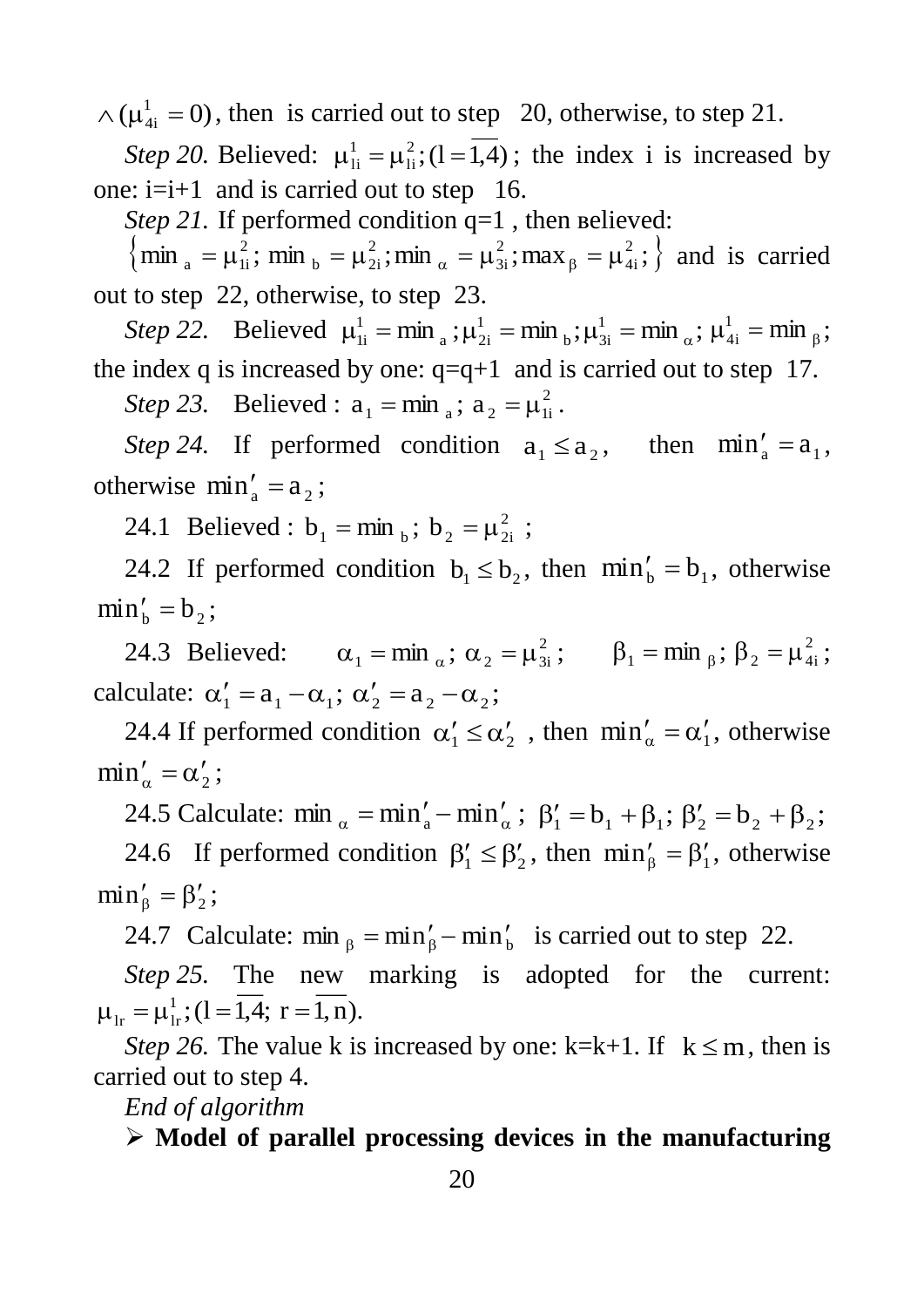#### **module of machining**

The manufacturing module for machining consists of one industrial robot, one transport manipulator, one personal input drive, two devices of the same type to perform the same operation on batches of the same details, and from one personal output drive. The connection of the module with the previous and subsequent modules occurs, respectively, using the above drives. The module processes one type of detail. Details are sent to a personal input drive and are awaiting processing. Free device1 or device2 captures details from the input drive. The processed details are sent to the output drive and are waiting to be sent to the subsequent module.The model of the module states compiled by structural elements of the FTPN module of parallel-functioning processing devices is described by the following positions and transitions:

 $p_1$  and  $p_2$ – respectively, the processing of the workpiece on the device1 and on the device2;  $p_3$  and  $p_4$  – respectively, device1 and device2 are free;  $p_5$  and  $p_6$  – respectively, a workpiece is delivered to the input of device1 and to the input of device2;  $p_7$  and  $p_8$ respectively, device1 and device2 have submitted a service request;  $p_0$  – the transport manipulator fulfills the application of the device1 and device2;  $p_{10}$ -the robot is free;  $t_1$  and  $t_2$ -respectively, processing on the blank of device1 and device2;  $t_3$  and  $t_4$ – respectively, discharge the output drive of device1 and device2;  $t_5$ and  $t_6$  – respectively, loading the input drive of device1 and device2;  $t_7$  and  $t_8$  – accordingly, the execution of the application of the device1 and device2;  $z_1$  and  $z_2$  respectively, the processing time of the workpiece on the device1 and on the device2;  $z_3$  and  $z_4$ accordingly, the loading time of the transport manipulator at the output of device1 and at the output of device2 and movement from device1 and from device2 to the output drive;  $z_5$  and  $z_6$  – respectively, the waiting time of the transport manipulator and the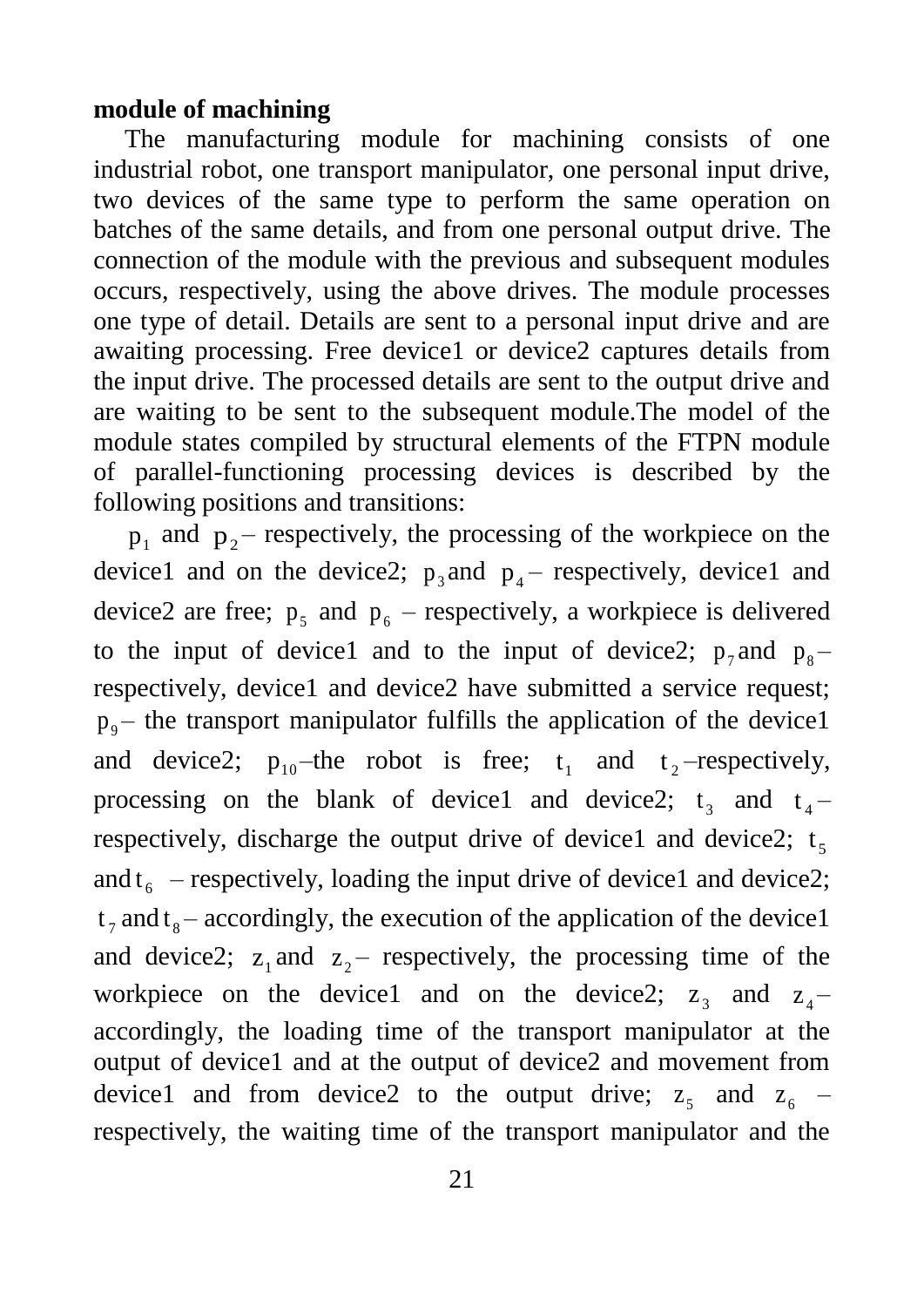execution of the application of the device1 and device2;  $z_7$  and  $z_8$ accordingly, the travel time of the transport manipulator from the output drive to the device1 and to the device2;  $z_9$  – time to configure the transport manipulator to complete the next task;  $z_{10}$  – time to configure the robot to complete the next task.

Elements of the initial marking vector:

 $\mu_1^0 = \mu_2^0 = \langle 1, 2\,, 1, 1 \rangle, \ \mu_3^0 = \mu_4^0 = \mu_5^0 = \mu_6^0 = \mu_7^0 = \mu_8^0 = \langle 0, 0, 0, 0 \rangle,$  $\mu_9^0 = \langle 2, 3, 1, 1 \rangle, \quad \mu_{10}^0 = \langle 1, 2, 1, 0 \rangle.$ 

Elements of the vector of parameters of time delays of markers in positions:

$$
z_1 = z_2 = \langle 2, 3, 1, 1 \rangle, z_3 = z_4 = \langle 1, 2, 1, 1 \rangle, z_5 = z_6 = \langle 2, 3, 0, 1 \rangle,
$$
  
\n
$$
z_7 = z_8 = \langle 1, 2, 0, 1 \rangle, z_9 = \langle 1, 2, 1, 0 \rangle, z_{10} = \langle 1, 2, 0, 1 \rangle.
$$

Elements of the vector of parameters of the response times of allowed transitions:

 $s_1 = s_2 = \langle 2,3,1,1 \rangle$ ,  $s_3 = s_4 = \langle 1,2,1,1 \rangle$ ,  $s_5 = s_6 = \langle 1,2,0,1 \rangle$ ,  $s_7 = s_8 = \langle 2,3,1,0 \rangle$ 

Based on the developed algorithm, the structural elements of the FTPN are calculated<sup>1</sup>. As a result of a computer experiment, a sequence of triggering transitions was obtained  $\sigma = (t_3 t_5 t_7 t_1 t_4 t_6 t_8 t_2)$ from initial marking  $\mu'$ :

1. the transition  $t_3$  is triggered, the resulting marking has the form:

$$
\mu_1^1 = \mu_4^1 = \mu_5^1 = \mu_6^1 = \mu_7^1 = \mu_8^1 = \mu_9^1 = \langle 0, 0, 0, 0 \rangle, \ \mu_2^1 = \langle 3, 5, 2, 2 \rangle, \mu_3^1 = \langle 5, 8, 3, 3 \rangle, \ \mu_{10}^0 = \langle 2, 4, 1, 1 \rangle;
$$

2. the transition  $t_5$  is triggered, the resulting marking has the form:

‒ Воронеж: Вестник Воронежского государственного технического университета, ‒2018. Т.14, №3, ‒ с.13-19.

 $\overline{a}$ 

<sup>&</sup>lt;sup>1</sup> Мустафаев, В.А., Салманова, М.Н. Разработка модели функциониро-вания обрабатывающего центра с применением нечетких временных сетей Петри //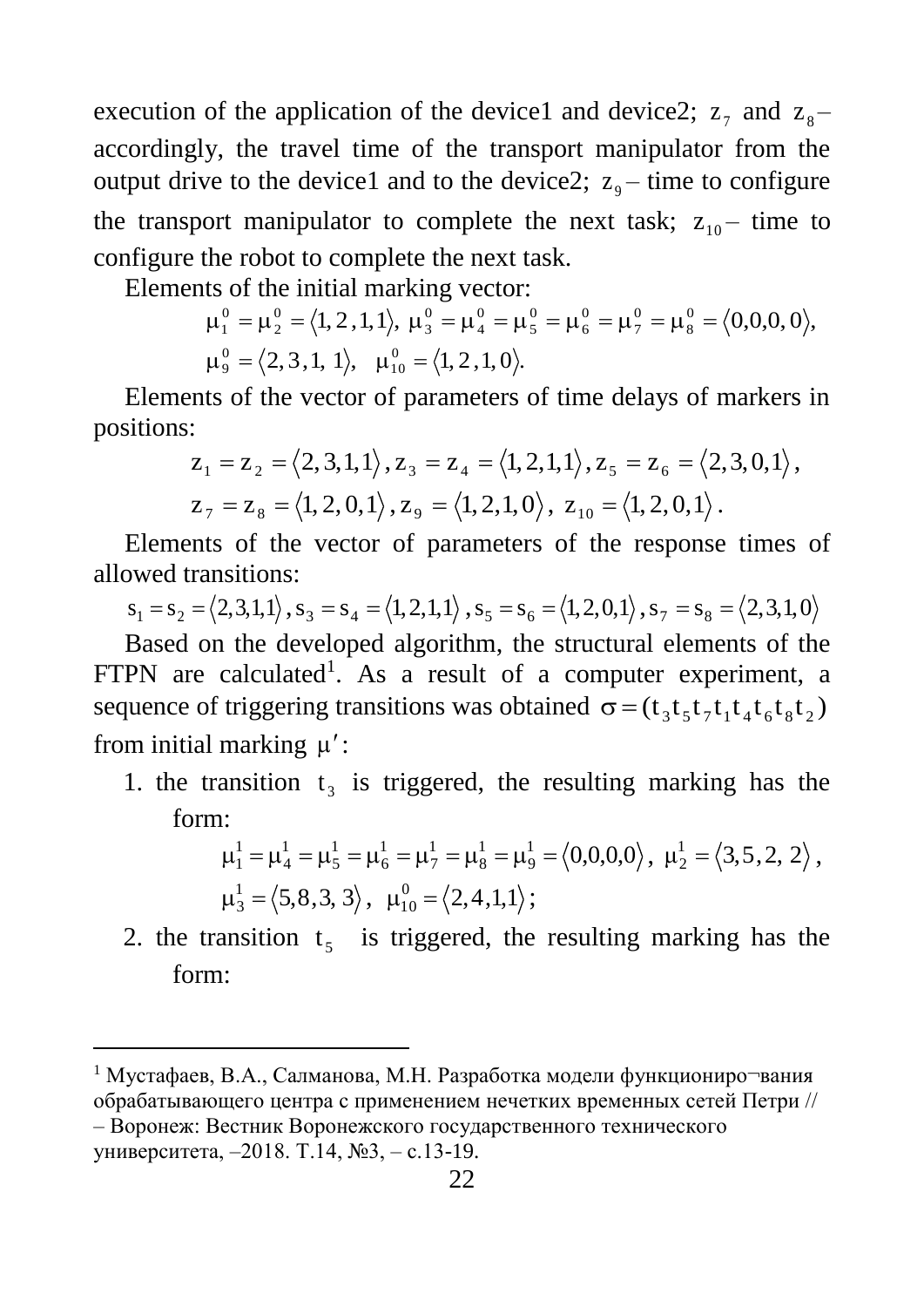$$
\mu_1^2 = \langle 0,0,0,0 \rangle, \ \mu_2^2 = \langle 5,8,3,3 \rangle, \ \mu_3^2 = \mu_4^2 = \langle 0,0,0,0 \rangle, \mu_5^2 = \langle 8,13,5,5 \rangle, \ \mu_6^2 = \mu_7^2 = \mu_8^2 = \mu_9^2 = \mu_{10}^2 = \langle 0,0,0,0 \rangle;
$$

3. the transition  $t_7$  is triggered, the resulting marking has the form:

$$
\begin{aligned} \mu_1^3 = \left\langle 0, 0, 0, 0 \right\rangle, \ \mu_2^3 = \left\langle 7, 11, 4, 4 \right\rangle, \ \mu_3^3 = \mu_4^3 = \mu_5^3 = \left\langle 0, 0, 0, 0 \right\rangle, \\ \mu_6^3 = \mu_8^3 = \mu_9^3 = \left\langle 0, 0, 0, 0 \right\rangle, \mu_7^3 = \left\langle 11, 18, 6, 7 \right\rangle, \ \mu_{10}^3 = \left\langle 11, 18, 6, 7 \right\rangle; \end{aligned}
$$

4. the transition  $t_1$ , is triggered, the resulting marking has the form:

$$
\mu_1^4 = \langle 13, 22, 7, 9 \rangle, \ \mu_2^4 = \langle 9, 14, 5, 5 \rangle, \ \mu_3^4 = \mu_4^4 = \mu_5^4 = \langle 0, 0, 0, 0 \rangle, \mu_9^4 = \langle 13, 22, 7, 9 \rangle, \ \mu_{10}^4 = \langle 12, 20, 6, 8 \rangle, \mu_6^4 = \mu_7^4 = \mu_8^4 = \langle 0, 0, 0, 0 \rangle.
$$

The process continues until the desired marking is obtained.

 **Algorithm for the functioning and calculation of the structural elements of FTPN of type Vf**.

*Beginning of the algorithm*

*Step 1*. Creating an input incident matrix  $D^{-} = [d_{ij}^{-}]$ , where  $i = 1, n, j = 1, m$  (n is the number of positions; m– is the number of transitions). The element  $d_{ij}$  is equal to the number of arcs from the *i* – th position to the  $j$  – th transition:

$$
d_{ij}^- = \begin{cases} 1, & \text{if } p_i \in I(t_j); \\ 0, & \text{if } p_i \notin I(t_j). \end{cases}
$$

*Step 2.* Creating a matrix of output incidents  $D^+ = [d_{ij}^+]$ , where  $j = 1, m, i = 1, n$ . The element  $d_{ij}^{\dagger}$  is equal to the number of arcs from the  $j$  – th transition to the  $i$  – th position:

$$
d_{ij}^+ = \begin{cases} 1, & \text{if } p_i \in O(t_j); \\ 0, & \text{if } p_i \notin O(t_j). \end{cases}
$$

where  $l \in N_0$ .

*Step 3.* Determining the number of columns d of the initial marking matrix M0: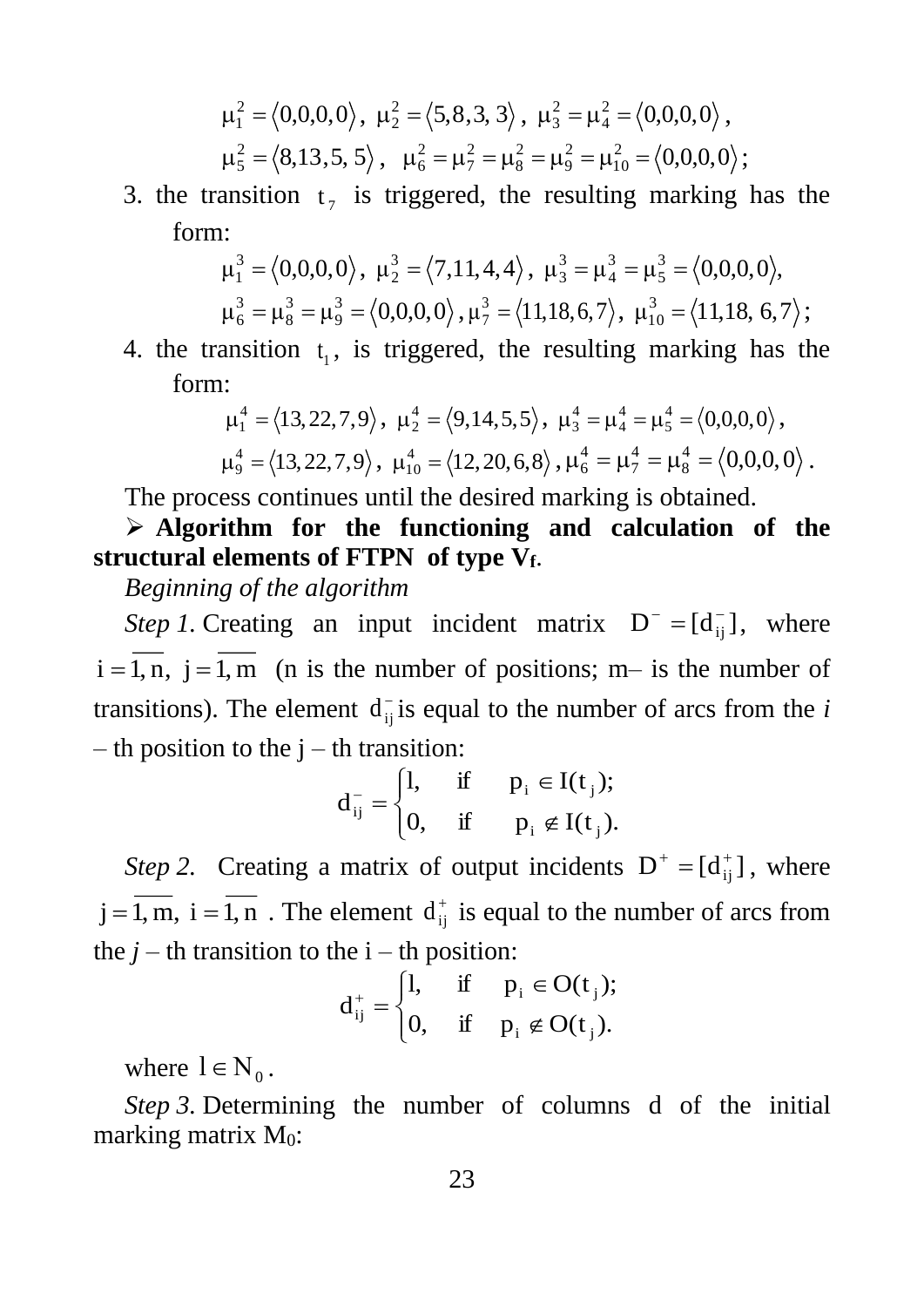3.1 It is believed max= $d_{11}^-$ ;

3.2 If  $d_{ij}^- > max$ , then is assigned max= $d_{ij}^$ where  $j = 1, m, i = 1, n;$ 

3.3 Iit is believed d= max*.*

*Step 4*. Creating a matrix of initial marking  $M_0 = [\mu_{ij}]$ , where  $i = 1, n, j = 1, d + 1$ .

*Step 5.* Determination and input elements of the vector parameters of the markers time delays in the positions:  $z = (z_1, z_2, ..., z_n)$ .

*Step 6.* Determination and input the elements of the vector parameters of the triggering time transitions:  $s = (s_1, s_2, ..., s_m)$ .

*Step 7.* The initial time the functioning of the network is taken: k=0 and  $\tau_{ki} = 0$ , i = 1,4.

*Step 8.* Calculation elements of the vector  $\partial$ :

8.1 Iit is set as:  $i=1$ ;

8.2 It is set as:  $r = 0$ ;

8.3 if the condition  $\mu_{ij} \neq 0$ , then assigned  $r = j$ , for all  $j = 1, d + 1;$ 

8.4 is assigned  $\partial_i = r - 1$  and the index i is increased by one: i=i+1. If  $i \leq n$ , then the transition to step 8.2 takes place, otherwise go to step 9.

*Step 9.* Search for allowed transition: for each transition  $t_j$ ,  $j = 1, m$ , the trigger condition is checked: If the condition  $\partial_i \ge d_{ij}^ (i = 1, n)$  is satisfied for all input positions of the  $t_j$  transition, then the transition  $t_j$  is allowed, and is performed the transition to step 12.

*Step 10.* If the trigger condition is not met for the  $t_j$  transition, then the index j is increased by one:  $j = j + 1$  and are accepted k=k+1. If  $j \leq m$ , then the transition is carried out in step 8, otherwise is reported a deadlock condition and is performed a transition to the end of algorithm.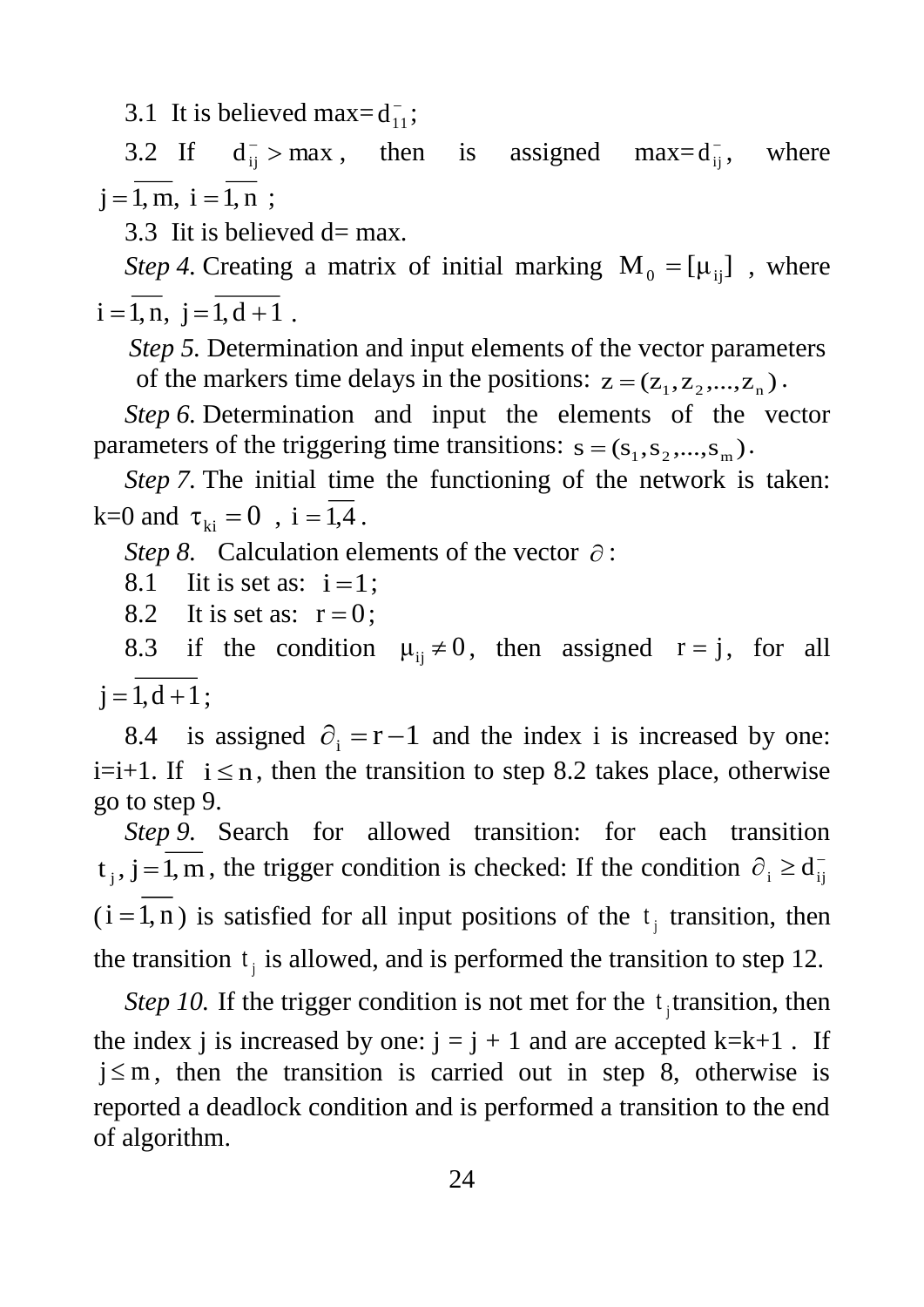*Step 11.* Calculation of the maximum time for blocking markers at the input positions of transitions  $t_j$ :

11.1. it is set as  $z_{max_i} = 0$ , for all  $i = 1,4$ ;

11.2. For all  $d_{ij}^- \neq 0$ ,  $(i = 1, n)$  is calculated :

11.3. If the condition  $z_{i1} > z_{max_1}$  is satisfied, then  $z_{max_1} = z_{i1}$  is accepted;

11.4. If the condition  $z_{i2} > z_{max_2}$  is satisfied, then  $z_{max_2} = z_{i2}$  is accepted;

11.5. If the condition  $z_{i1} - z_{i3} > z_{max_3}$  is satisfied, then  $z_{\text{max}_3} = z_{i1} - z_{i3}$  is calculated;

11.6. If the condition  $z_{i2} + z_{i4} > z_{max_4}$ satisfied, then  $z_{\text{max}_4} = z_{12} + z_{14}$  is calculated;

*Step 12.* Calculated:  $z_{\text{max}_3} = z_{\text{max}_1} - z_{\text{max}_3}$ ;  $z_{\text{max}_4} = z_{\text{max}_4} - z_{\text{max}_2}$ .

Step 13. Calculation of the degree of belonging  $q_j$  of a fuzzy triggering transition  $t_j$ :

13.1 if  $d_{ij}^- \neq 0$ ,  $(i = 1,n)$ , then believe  $q_j = const > 1$ ; max = 0 and the transition to item 14.2 is carried out;

13.2 if  $\mu_{ir} > \text{max}$ , then is assigned  $\text{max} = \mu_{ir}$ , ( $r = d_{ij}^{-} + 1$ ,  $d + 1$ );

13.3 if  $(max < q_j) \wedge (max > 0)$ , then believe  $q_j = max$ , where  $\wedge$ ‒is the operation of the logical minimum;

*Step 14.* Calculation of the time  $\tau$  fuzzy performance of the transition  $t_j$ :

Step 15. Calculation elements of the matrix of new marking M': 15.1 For all  $d_{ij}^- \neq 0$ ,  $(i = 1,n)$  is calculated:

15.1.1 It is set as : max =  $\mu_{i1}$ ; if  $\mu_{ir} >$  max, then it is assigned  $\max = \mu_{ir}, \;\; (r = 1, d_{ij}^- + 1);$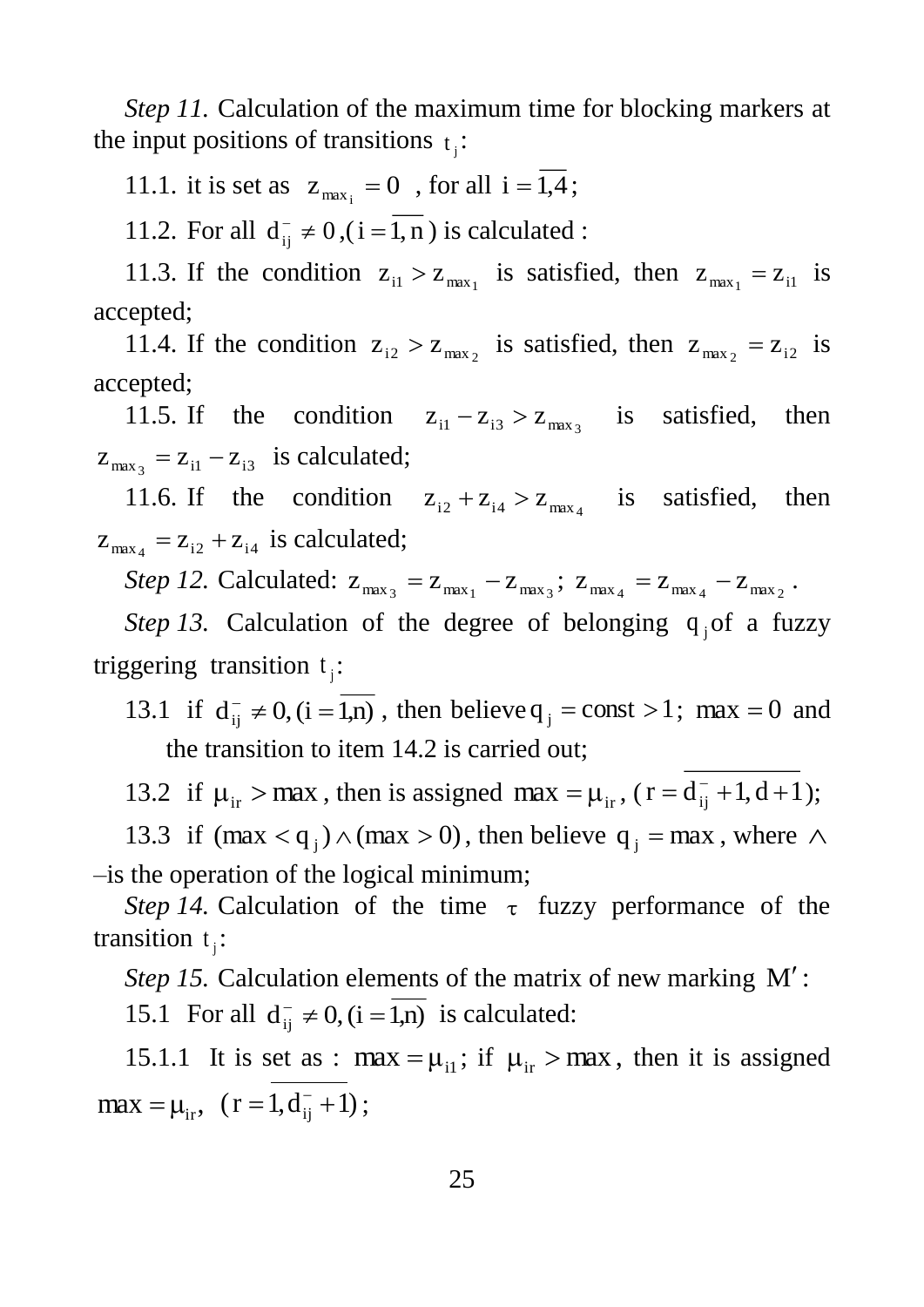15.1.2 Assigned  $\mu'_{i1} = \max$ ;

15.1.3 Assigned  $\mu'_{ir} = \mu_{i,r+d_{ir}}$  $\mu'_{ir} = \mu_{i,r+d_{ij}^-}$ ,  $r = 2, d+1$ ;

15.2 For all  $d_{ij}^+ \neq 0$ ,  $(i = 1,n)$  is calculated:

15.2.1 if the condition  $\mu_{ir} < 1 - q_j$  is satisfied, then  $\mu'_{ir} = \mu_{ir}$ , otherwise  $\mu'_{ir} = 1 - q_j$ ,  $(r = 1, d^+_{ij})$ ;

15.2.2 if  $\mu_{ir} < 1 - q_j$ , then min  $1 = \mu_{ir}$ , otherwise min  $1 = 1 - q_j$ ; if  $\mu_{i,r-d_{ij}^+} < q_j$ , then min  $2 = \mu_{i,r-d_{ij}^+}$ min 2 =  $\mu_{i,r-d_{ij}^+}$ , otherwise min 2 =  $q_j$ ; if min1 > min2, then  $\mu'_{ir} = \min 1$ , otherwise  $\mu'_{ir} = \min 2$ , for all  $r = d_{ij}^+ + 1, d + 1$ .

*Step 16.* The new marking is taken as current:  $\mu_{ir} = \mu'_{ir}$ ; (1 = 1,n; r = 1,d + 1) and the transition to step 8 is made. *End of algorithm.*

**Control model the module of parallel functioning machining devices in the mechanical processing system in the form FTPN type V<sup>f</sup>**

Consider a typical machining center of mechanical processing consisting of three personal input drives, three parallel processing devices(PD) of the same type to perform the same operation on different types of workpiece and three personal output drives. The module handles parts of the same type. Workpiece arrive at personal input drives and are waiting processing. One free device (there are three such devices in total) captures the workpiece from the left or right input drive. If all devices are free, then there is a conflict situation. The conflict is resolved by random selection of the fuzzy laws of composition. The machined details arrive at the output drives and are waiting sending.The model of control of parallel processing devices in a flexible production system of mechanical processing is described in the form of FTPN. In the developed graph-models the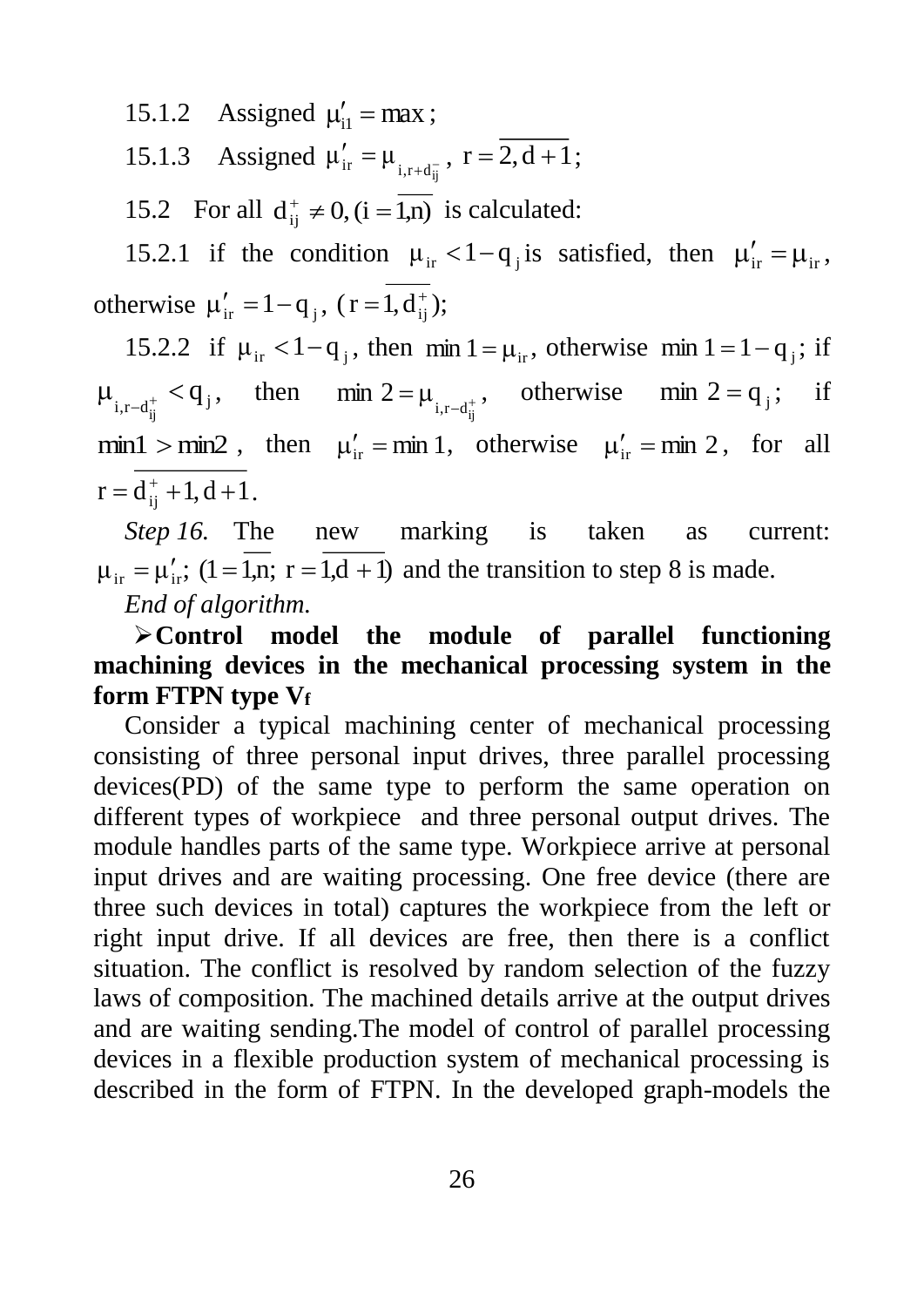state of the network is described by the following positions<sup>2</sup>:

 $p_1, p_5, p_8$  – respectively, PD1, PD2, PD3 in the initial state and in the standby mode;  $p_3, p_4, p_6$  respectively, the presence of the workpiece in the input drives and the input drives are free;  $p_2, p_7, p_9$ – respectively, PD1, PD2, PD3 in the final state and on the output drives there is a processed detail.

Possible events in the module are described by the following transitions:  $t_1, t_3, t_5$  – processing of the workpiece starts at PD1, PD2, PD3, respectively;  $t_2, t_4, t_6$  – ends processing of the workpiece in PD1, PD2, PD3, respectively.

The initial marking matrix of the control model developed in the form of FTPN type  $V_f$  is given as follows:

|                  | $\parallel$ 0.30 | 0.80 | 0.00 | 0.00 |
|------------------|------------------|------|------|------|
|                  | 0.10             | 0.20 | 0.60 | 0.90 |
|                  | 0.50             | 0.70 | 0.00 | 0.00 |
|                  | 0.40             | 0,80 | 0.00 | 0.00 |
| $\mu^{0}(9,4) =$ | 0.60             | 0.70 | 0.00 | 0.00 |
|                  | 0.30             | 0.90 | 0.00 | 0.00 |
|                  | 0.10             | 0.20 | 0.60 | 0.90 |
|                  | 0.70             | 0.80 | 0.00 | 0.00 |
|                  | 0.10             | 0.20 | 0.60 | 0.90 |

Elements of the vector of parameters of time delays of markers in positions:

$$
z_{1} = \langle 1, 2, 0, 1 \rangle, \ z_{2} = \langle 2, 3, 1, 1 \rangle, \ z_{3} = \langle 3, 4, 1, 1 \rangle, z_{4} = \sqrt{2}, 3, 1, 0 \rangle, \ z_{5} = \langle 2, 4, 1, 1 \rangle, \ z_{6} = \langle 1, 4, 0, 3 \rangle, z_{7} = \langle 3, 5, 1, 1 \rangle, \ z_{8} = \langle 2, 3, 0, 1 \rangle, \ z_{9} = \langle 4, 5, 0, 1 \rangle.
$$

Elements of the vector of parameters of the response times of

 $\overline{a}$ 

<sup>2</sup> Мустафаев, В.А., Салманова, М.Н. Моделирование динамических взаимодействующих процессов с применением нечетких временных сетей Петри типа V<sub>f</sub> //-Москва: Вестник компьютерных и информационных технологий, ‒ 2019. № 9(183), ‒ с.19-26.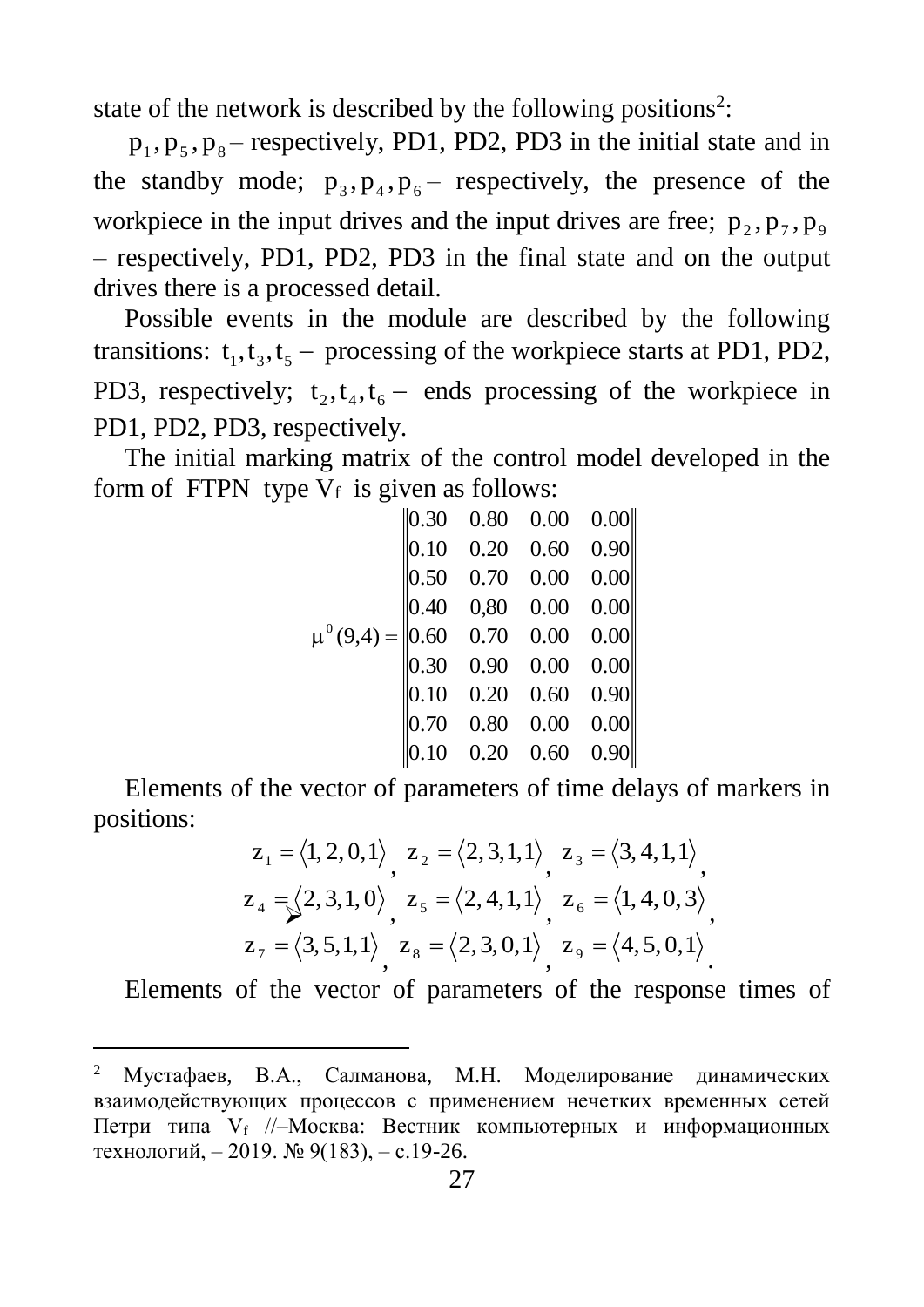allowed transitions:

$$
s_1 = \langle 0, 1, 0, 1 \rangle, \quad s_2 = \langle 1, 2, 0, 1 \rangle, \quad s_3 = \langle 2, 3, 0, 1 \rangle, s_4 = \langle 3, 4, 0, 1 \rangle, \quad s_5 = \langle 2, 3, 0, 1 \rangle, \quad s_6 = \langle 1, 2, 1, 0 \rangle.
$$

Based on the initial data, a computer experiment was conducted and the sequence of transitions triggering  $\sigma = (t_1, t_2, t_3, t_4, t_5, t_6)$  was obtained from the initial marking and fuzzy time intervals for the appropriate transitions:

> $\tau_1 = 3.5, 1.2$ ,  $\tau_2 = 6, 10, 2.4$ ,  $\tau_3 = 11, 17, 3.8$ ,  $\tau_4 = 17,26,4,10$ ,  $\tau_5 = 21,33,4,14$ ,  $\tau_6 = 26,40,5,15$ .

**The fourth chapter** is devoted to the development of software for modeling complex systems using FTPN. A classification scheme of PN extensions used in the modeling and control of dynamic interacting parallel processes in real time is given. A block diagram of computer modeling of research and installation of the model with the appropriate software is developed, the stages of the software development process are shown.

Software for modeling dynamically interacting processes using FTPN was developed as a two-level system of semantic control: system programs (level I), application program management (level II). System software includes: management, service programs, design, instrumental programming systems, user interface creation and program code, testing, analysis of results and documentation. Management applications consist of the following software modules: operation and analysis of TPN, operation and analysis of CTPN, operation and analysis of triangular FTPN, operation and analysis of trapezoidal FTPN, operation and analysis of FPN type  $V_f$ , and operation and analysis of FTPN type  $V_f$  Each of these modules includes many software modules, procedures and routines.

The main aspects of the operation of control applications developed in the visual programming environment Delphi 7.0 are shown. Tools and applications for modeling parallel distributed systems using FTPN are released in MATLAB using the Fuzzy Logic Toolbox fuzzy simulation extension package.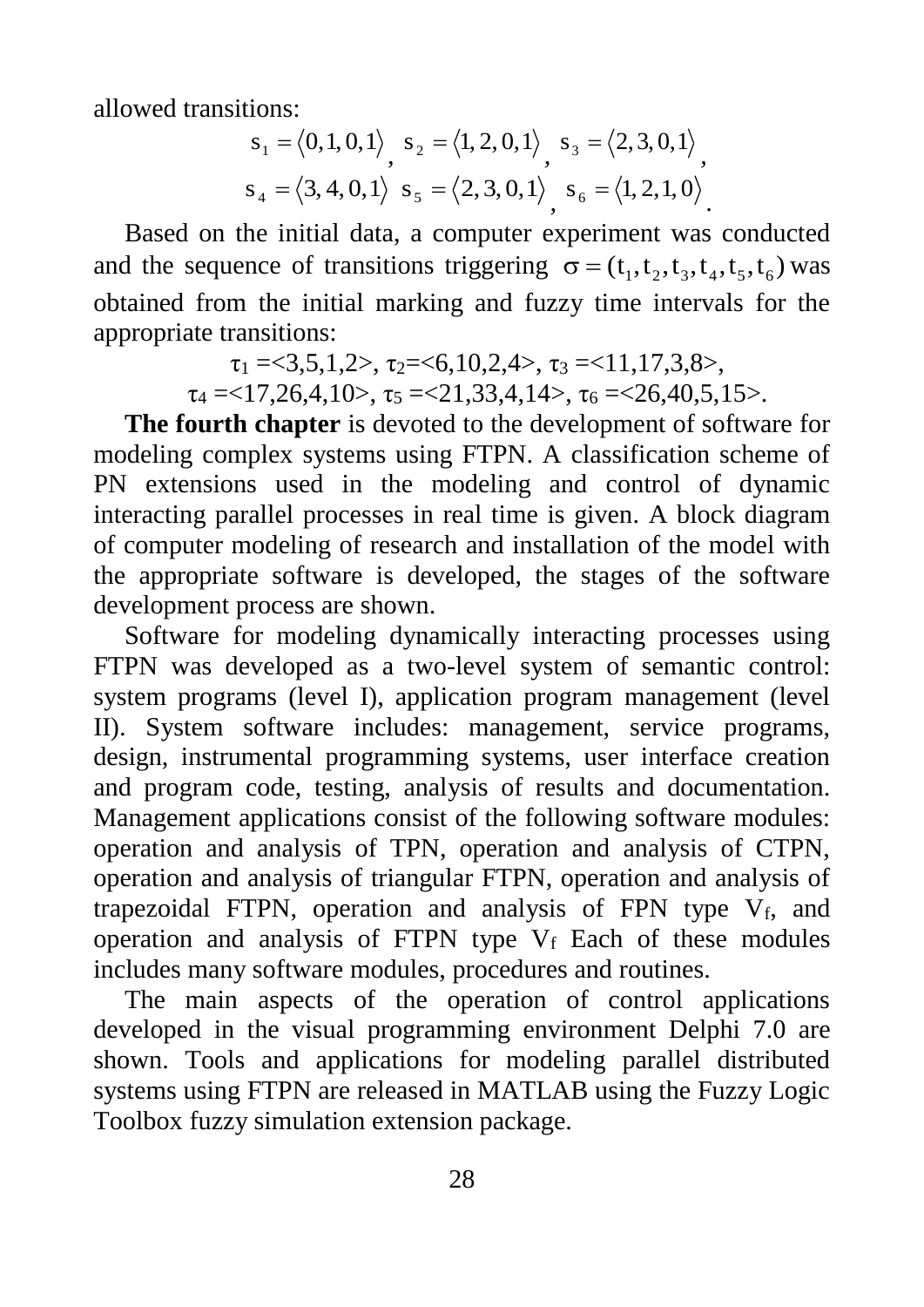### **MAIN RESULTS OF THE DISSERTATION**

1. For the study and control of parallel asynchronous processes characterized by uncertainty, fuzzy properties, the choice of temporary, colored temporary triangular fuzzy time, trapezoidal fuzzy time, fuzzy type  $V_f$  and fuzzy time type  $V_f$  extensions PN in real time is justified as a modeling apparatus.

2. An approach based on fuzzy sets and the theory matrices of PN is proposed, which transforms data into a form used in the modeling environment, describes the structure, dynamics, set of situations, a sequence of transitions in the form of a set of vectors and matrices, which forms generalized modifications of PN with time parameters, eliminating conflicts. accelerating the modeling process.

3. Proposed and developed algorithms for the functioning, analysis and calculation of structural elements TPN and CTPN. In the production system machining a model control of processing devices in the form of TPN and CTPN, a model synchronization the operation of transport manipulators and a model control of a transport manipulator in the form of CTPN have been developed.

4. Algorithms for the functioning, analysis and calculation of the structural elements of the triangular and trapezoidal FTPN are proposed and developed. The control model of a robotic complex with cyclic action was developed in the form of a triangular FTPN, the control model of parallel-functioning processing devices in the machining system was developed in the form of a trapezoidal FTPN.

5. Algorithms for the functioning, analysis and calculation of structural elements FPN of type  $V_f$  and FTPN of type  $V_f$  with fuzzy marking in positions are proposed and developed. The control model of parallel-functioning processing devices in the machining system was developed in the form FPN of type  $V_f$  and FTPN of type  $V_f$ .

6. Developed decision-making models based on production rules for the functioning of CTPN and FTPN of type  $V_f$ .

7.Delphi 7.0 system has developed software for modeling complex systems using FTPN. Using software, control models using the Fuzzy Logic Toolbox in MATLAB were investigated.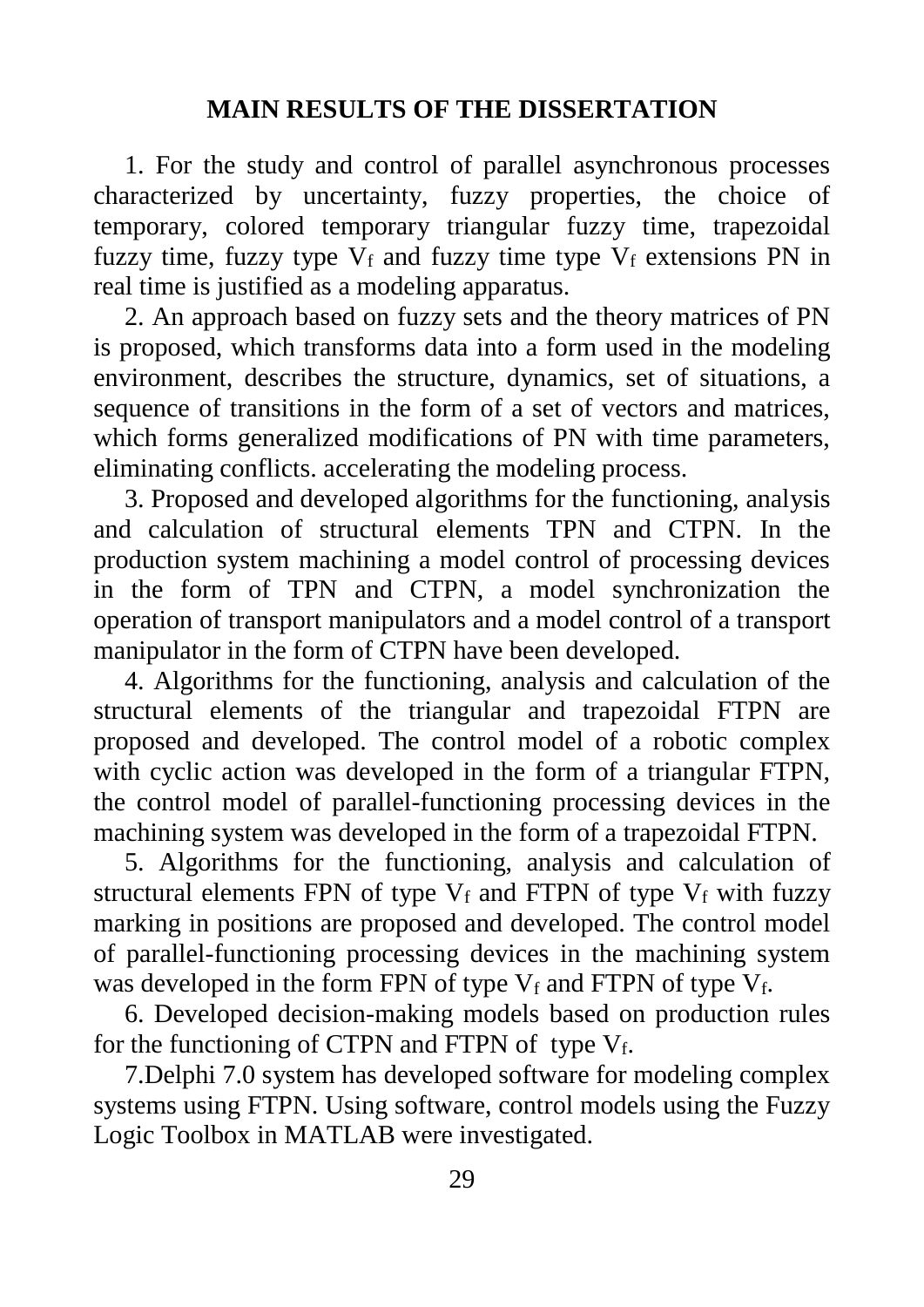# **THE MAIN PROVISIONS OF THE DISSERTATION ARE PUBLISHED IN THE FOLLOWING SCIENTIFIC PAPERS:**

- 1. Akhmedov, M.A., Mustafayev, V.A., Salmanova, M.N. Fuzzy models of active elements Working in the flexible manufacture system // **Proceedings The Third International Conference "Problems of Cybernetics and Informatics"** (PCI 2010), Volume I,−Baku:−6-9 september,−2010,−p.44-46. https://ict.az /uploads/konfrans/PCI2010/PCI%202010%20V%201/11.pdf
- 2. Мустафаев, В.А., Салманова, М.Н. Разработка алгоритма функционирования и анализа стохастических алгебраических сетей Петри // **Материалы Республиканской научнотехнической конференции «Актуальные проблемы автоматики и управлении»**, – Баку:− 27 декабрь, –2012, – с. 296-298.
- 3. Mustafayev, V.A., Salmanova, M.N. Qeyri-səlis modelləşdirmə aparatlarının müasir vəziyyətinin analizi // **Riyaziyyatın tətbiqi məsələləri və yeni informasiya texnologiyaları, III Respublika Elmi konfransı**, − Sumqayıt:− 15-16 dekabr,− 2016,− s.334-335.
- 4. Салманова, М.Н., Руфуллаева, Р.А. Модель база правил на основе нечётких лингвистических высказываний // **Материалы Республиканской научной конференции «Задачи прикладной математики и новые информационные технологии»** , −Сумгаит:− 15-16 декабрь,  $-2016, -c.281-282.$
- 5. Мустафаев, В.А., Рагимов, Ш.Р., Салманова, М.Н. Разработка алгоритма вычисления структурных элементов нечетких временных сетей Петри // **Материалы I Республиканской конференции «Актуальные научно-практические проблемы программной инженерии»**, −Баку:−17 май,− 2017,− с.61-63. https://ict.az/uploads/konfrans/soft\_eng/13.pdf
- 6. Мустафаев, В.А., Салманова, М.Н. Алгоритм вычисления структурных элементов модели нечеткого управления // **Материалы международной научной конференции «Теоретические и прикладные проблемы математики»**, −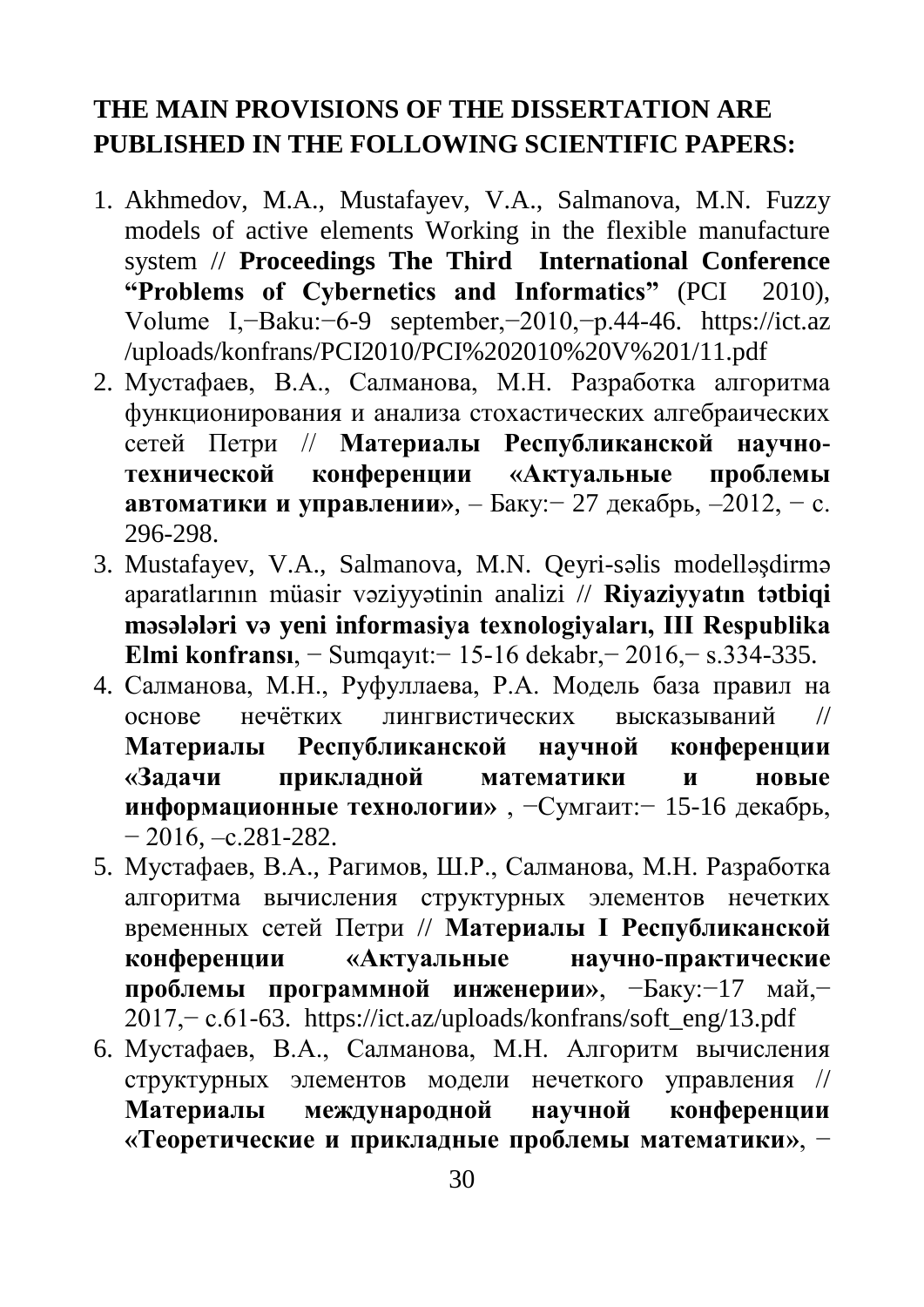Сумгаит:− 25-26 май,− 2017,− с. 232-233.

- 7. Талыбов Н.Г. Моделирование динамических взаимодействующих процессов с применением нечетких временных сетей Петри / Н.Г.Талыбов, В.А.Мустафаев, М.Н.Салманова [и др.] // **Электротехнические и информационные комплексы и системы**,− Уфа:− 2017. Т.13, №2, − с.48-54. https://www.elibrary.ru/item.asp?id=30043084
- 8. Мустафаев, В.А., Салманова, М.Н. Моделирование динамических взаимодействующих процессов с применением подклассов нечетких временных сетей Петри // **Материалы XII Международной конференции «Фундаментальные и прикладные проблемы математики и информатики»**, −Махачкала: − 19-22 сентябрь,− 2017, −c.205-210.
- 9. Salmanova M.N. Üçbucaq qeyri səlis zaman parametrli şəbəkənin fəaliyyət alqoritminin işlənməsi // **Doktorantların və gənc tədqiqatçıların XXI respublika elmi konfransının materialları** I,− Bakı: −24-25 oktyabr, −2017, −s.49-51.
- 10. Мустафаев В.А., Салманова М.Н. Модель функционирования производственной системы механообработки в виде раскрашенных временных сетей Петри //−Уфа: **Электротехнические и информационные комплексы и системы**, −2018. Т.14, № 2, − с.37-45. https://www.elibrary.ru/item.asp?id=36674320.
- 11. Мустафаев В.А., Салманова М.Н. Разработка модели функционирования обрабатывающего центра с применением нечетких временных сетей Петри //−Воронеж: **Вестник Воронежского государственного технического университета**, −2018. T.14, №3,− с.13-19. https://www. elibrary.ruitem. asp?id= 34977125.
- 12. Фаттахов, Д.Ш., Салманова, М.Н. Модель управления параллельно функционирующими обрабатывающими устройствами в виде временных сетей Петри // **Материалы IV научно-практической международной конференции молодых ученых «Прикладная математика и информатика: современные исследования в области**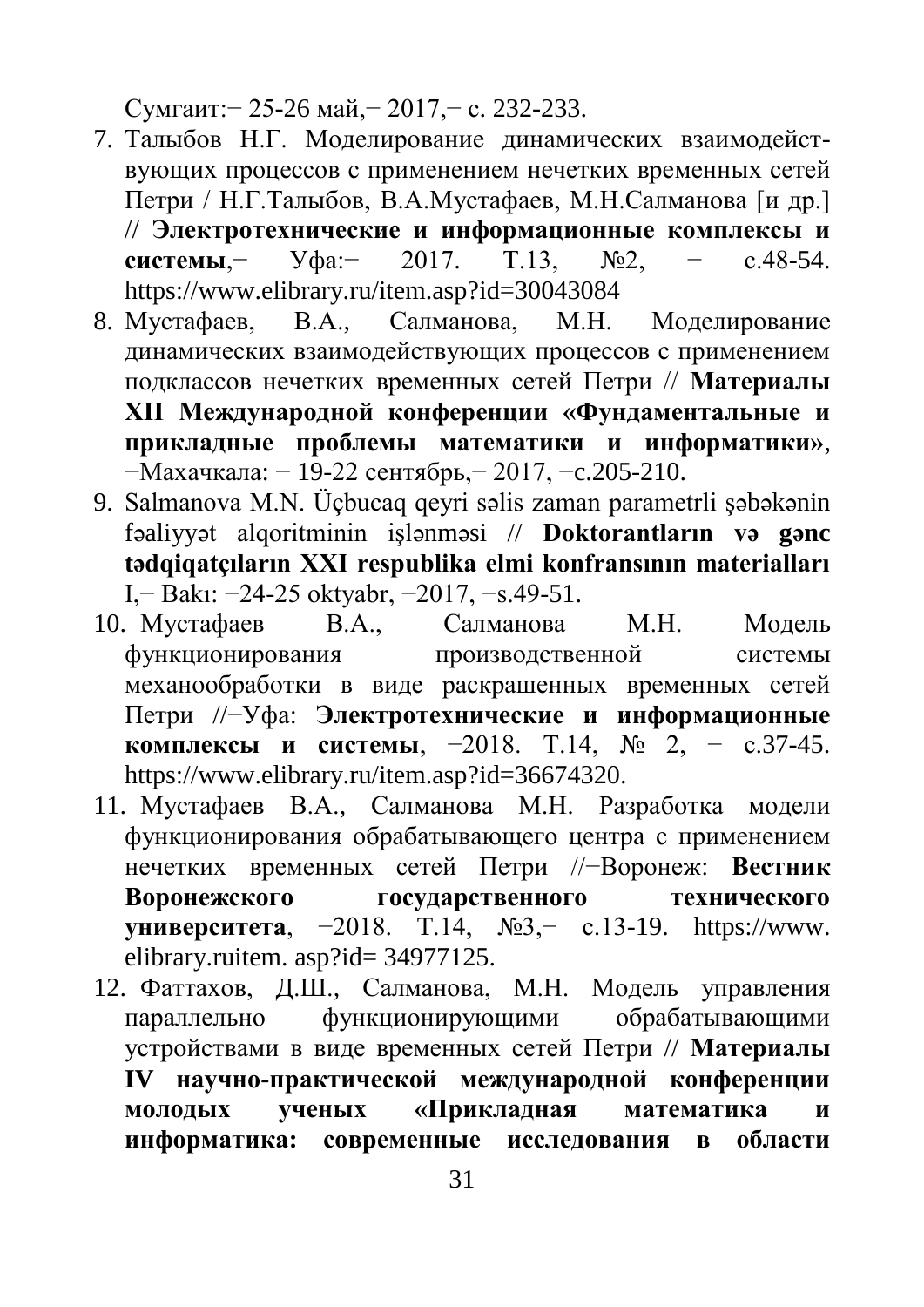**естественных и технических наук»**, − Тольятти: − 23-25 апрель,− 2018, −с.540-545.

https://www.elibrary.ru/item.asp?id=35613727.

- 13. Салманова, М.Н. Модель функционирования транспортного манипулятора в виде раскрашенных временных сетей Петри // **Материалы Международной научно-практической конференции по возможностям и перспективам информационных технологий и систем в строительстве**, −Баку:− 05-06 июль,− 2018, −с. 46-51.
- 14. Мустафаев, В.А., Салманова, М.Н., Модель принятия решений для функционирования раскрашенных временных сетей Петри // **Материалы международной научной конференции информационные системы и технологии: достижения и перспективы**, −Сумгаит:−15-16 ноябрь, −2018, −с. 256-258.
- 15. Мустафаев В.А., Салманова М.Н., Сетевая модель обрабатывающего центра в производственной системе механообработки //−Сумгаит: **«Научные известия» СГУ**, Естественные и технические науки,−2018.T.18, №4, − с.65-69.
- 16. Абасзаде, Р.Р.,Салманова, М.Н., Модель синхронизации движения транспортных манипуляторов в производственном модуле механообработки // **V Международная научнопрактическая конференция молодых ученых «Прикладная математика и информатика: современные исследования в области естественных и технических наук»**, −Тольятти: −22 - 24 апрель, − 2019, − с. 86-90. https:// www. elibrary.ru/item.asp?id=41179745
- 17. Mustafayev, V.A., Salmanova, M.N. Modeling the dynamic interaction processes using fuzzy Petri nets of type  $V_f$  // 14<sup>TH</sup> **International Conference on Pattern Recognition and Information Processing** (PRIP'2019), −Мinsk:−21-23 may, −2019, −p.27-30.
- 18. Salmanova M.N. Mexaniki emal mərkəzində nəqliyyat manipulyatorlarinin fəaliyyətinin sinxronlaşdirilmasi modeli // −Sumqayıt: **Sumqayıt Dövlət Universiteti, Elmi xəbərlər.**Təbiət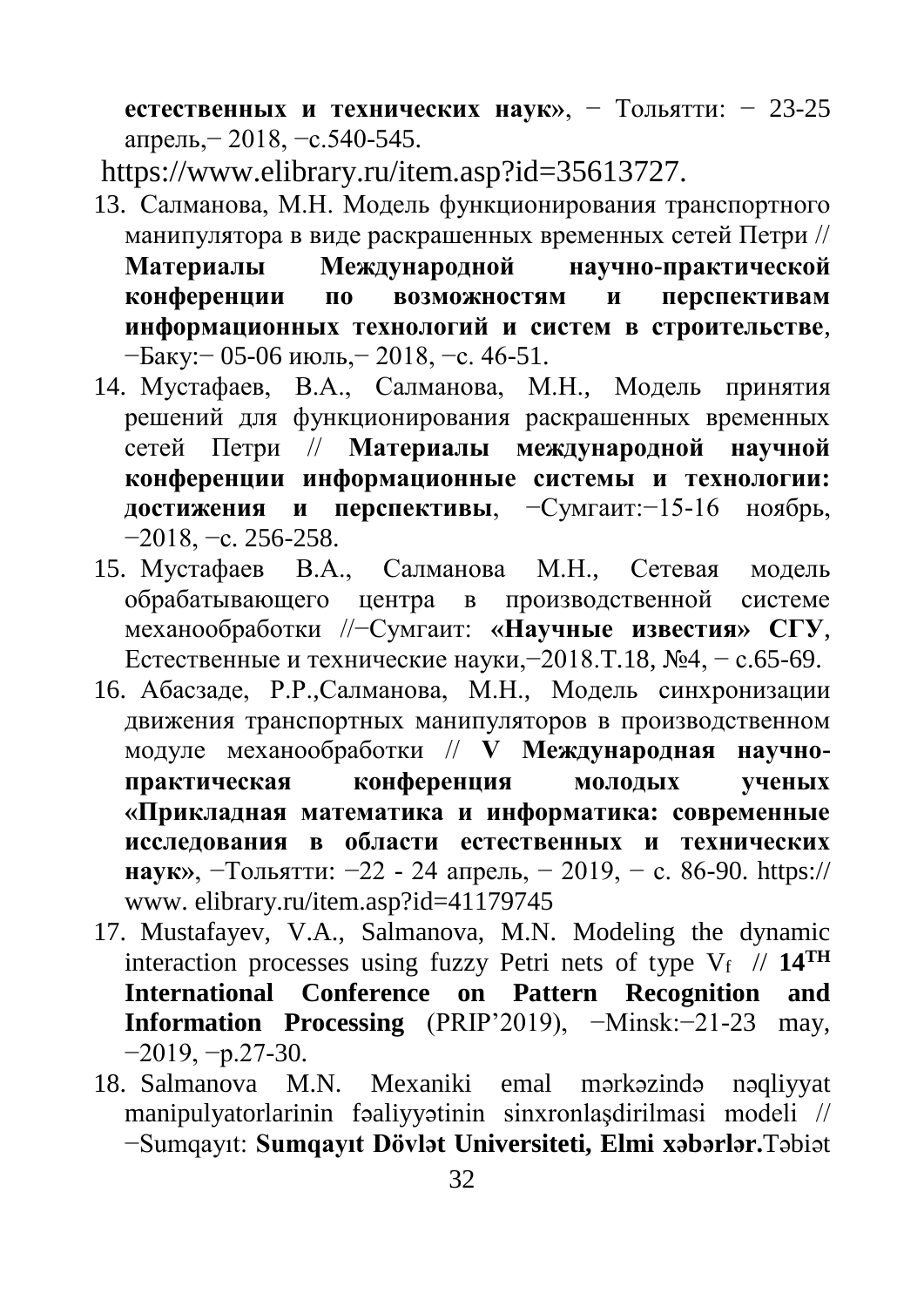və texniki elmlər bölməsi, − 2019. Cild 19, №2, − s.72-78.

- 19. Мустафаев, В.А., Салманова, М.Н. Алгоритм вычисления структурных элементов нечетких сетей Петри с неопределенностью маркировки позиций // **Mатериалы Международной конференции по вычислительной механике и современным прикладным программным системам**,− Алушта: − 24 -31 май,− 2019, − с. 166-168.
- 20. Мустафаев, В.А., Салманова, М.Н. Моделирование динамических взаимодействующих процессов с применением нечетких временных сетей Петри // **Материалы XXXII международной научной конференции «Математические методы в технике и технологиях»**, − Санкт-Петербург:− 3-7 июнь,− 2019, −с. 43-50. https://www.elibrary.ru/item.asp?id  $=41420987$
- 21. Мустафаев В.А., Салманова М.Н. Моделирование динамических взаимодействующих процессов с применением нечетких сетей Петри типа Vf //**−**Воронеж: **Вестник Воронежского государственного технического университета**, − 2019. T.15 , №3, − с.28-33. https://www. elibrary.ru /item.asp?id=38250846
- 22. Мустафаев, В.А., Салманова, М.Н. Нечеткая модель параллельно функционирующих обрабатывающих устройств в системе механообработки // **Информационные технологии в моделировании и управлении: подходы, методы, решения. Материалы II Всероссийской научной конференции с международным участием**, −Тольятти:− 22 - 24 апрель, — 2019, — с. 278-285. https://www.elibrary.ru/ item. asp?id=39539871
- 23. Salmanova M.N. Real zaman rejimli paralel proseslərin modelləşdirilməsinin proqram təminati sisteminin işlənməsi //− Bakı: **İnformasiya Texnologiyaları problemləri**, −2019. №2, − s.105-113. https://jpit.az/az/journals/247
- 24. Мустафаев, В.А., Салманова, М.Н. Модель принятия решений для функционирования нечетких временных сетей Петри типа V<sup>f</sup> // **Материалы XIII Международной**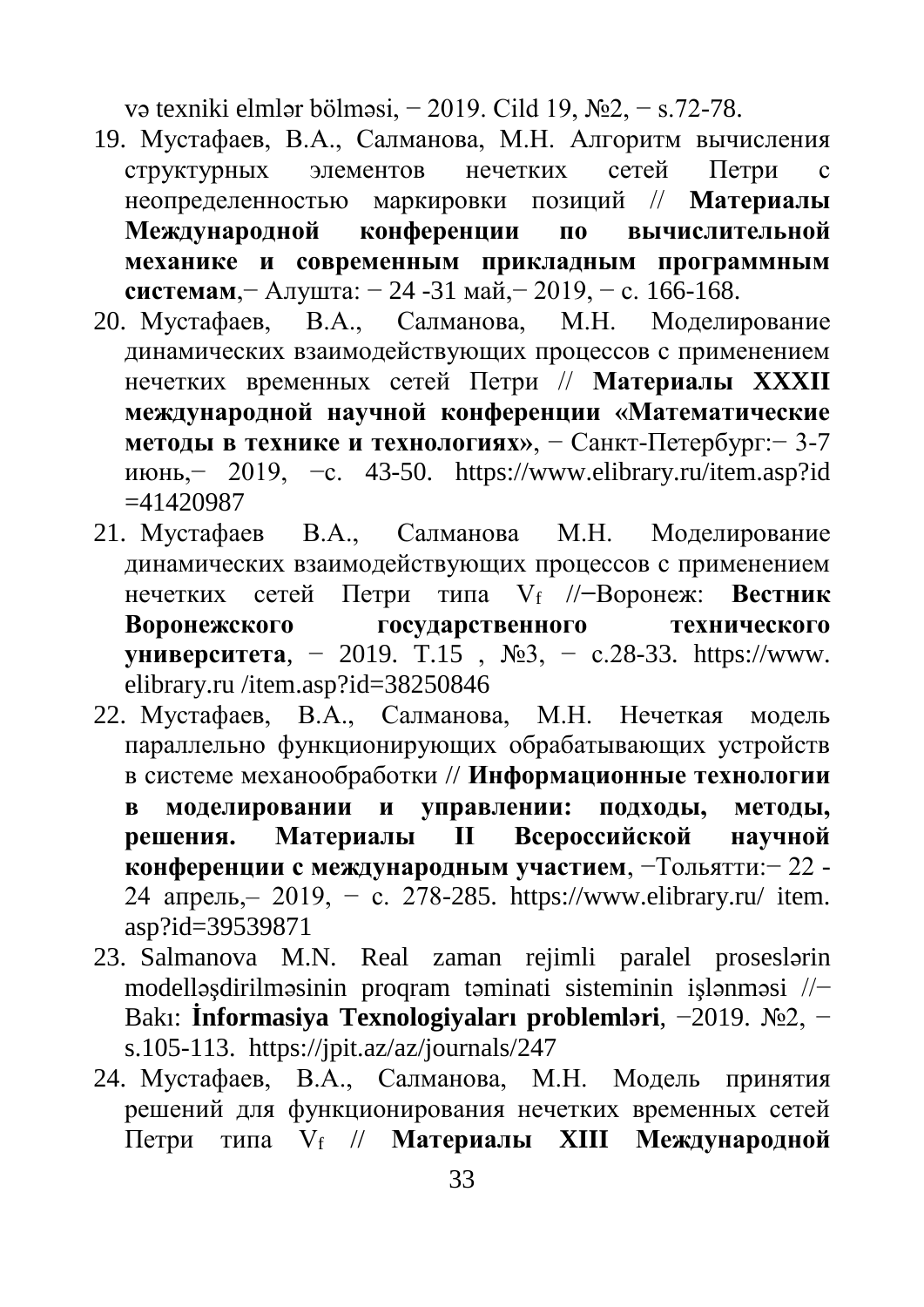**конференции «Фундаментальные и прикладные проблемы математики и информатики», −**Махачкала:− 16- 20 сентябрь,− 2019, −с. 120-122.

25. Мустафаев В.А., Салманова М.Н. Моделирование динамических взаимодействующих процессов с применением нечетких временных сетей Петри типа V<sup>f</sup> //−Москва: **Вестник компьютерных и информационных технологий**, −2019. № 9(183),−с.19-26. https://www.elibrary.ru/item.asp?id = 41146434. Mustafayev, V.A., Salmanova, M.N. Decision making model for controls of complex parallel functioning distributed systems // T**he 7 th International Conference on Control and Optimization with Industrial Applications (COIA 2020),** − Baku: −26- 28August,−2020,− p.293-295. http://www.coia-conf.org/upload/ editor/files/COIA2020\_V1.pdf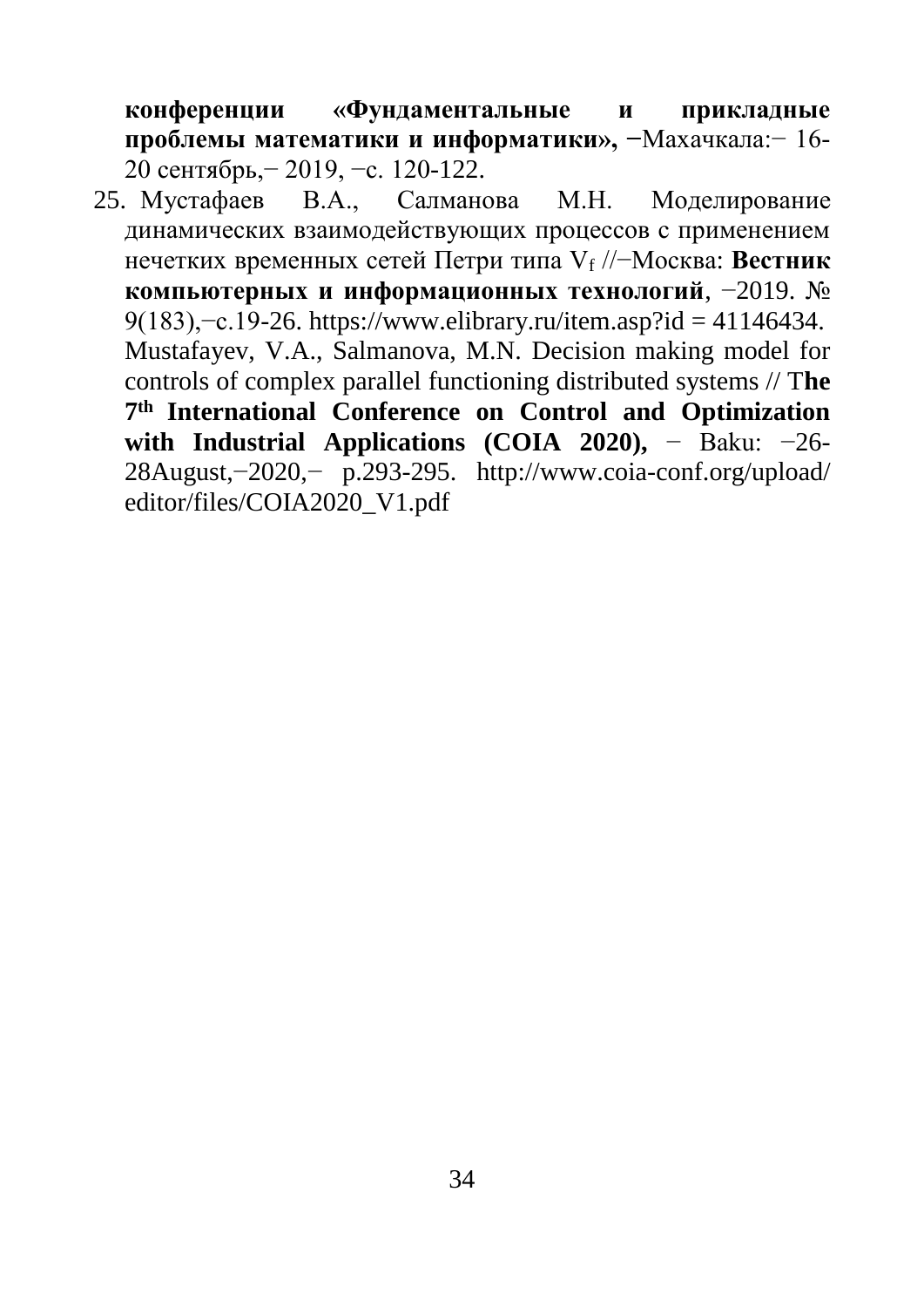The defense will be held on 11 february 2022 at  $16^{00}$  at the meeting of the Dissertation council ED 1.20 of Supreme Attestation Commission under the President of the Republic of Azerbaijan operating at Institute of Control Systems of the Azerbaijan National Academy of Sciences.

Address: AZ1141, Baku, St. B. Vahabzade, 68.

Dissertation is accessible at the Library of the Institute of Control Systems of the Azerbaijan National Academy of Sciences.

Electronic versions of dissertation and its abstract are available on the official website (http://www.isi.az) of the Institute of Control Systems of the Azerbaijan National Academy of Sciences.

Abstract was sent to the required addresses on 28 December 2021.

 $\frac{3}{2}$